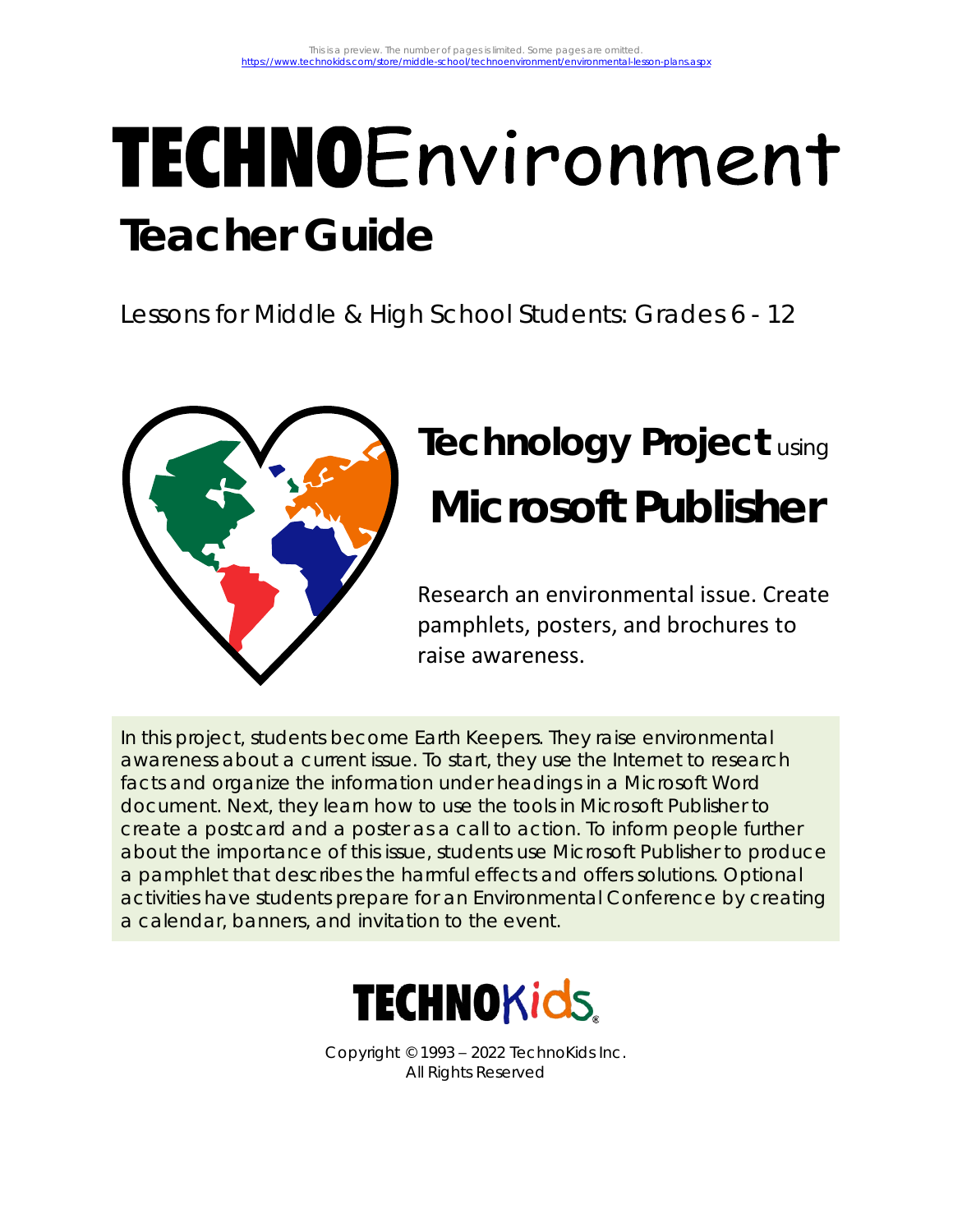## Table of Contents

| Session 1 Research the Topic<br>Session 2 Postcards from the Edge | Introduction and Getting Started |  |
|-------------------------------------------------------------------|----------------------------------|--|
|                                                                   |                                  |  |
|                                                                   |                                  |  |
|                                                                   |                                  |  |
|                                                                   |                                  |  |
|                                                                   |                                  |  |
|                                                                   |                                  |  |
|                                                                   |                                  |  |
|                                                                   |                                  |  |
|                                                                   |                                  |  |
|                                                                   |                                  |  |
|                                                                   |                                  |  |
|                                                                   |                                  |  |
|                                                                   |                                  |  |
|                                                                   |                                  |  |
|                                                                   |                                  |  |
|                                                                   |                                  |  |
|                                                                   |                                  |  |
|                                                                   |                                  |  |
|                                                                   |                                  |  |
|                                                                   |                                  |  |
|                                                                   |                                  |  |
|                                                                   |                                  |  |
|                                                                   |                                  |  |
|                                                                   |                                  |  |
|                                                                   |                                  |  |
|                                                                   |                                  |  |
|                                                                   |                                  |  |
|                                                                   |                                  |  |
|                                                                   |                                  |  |
|                                                                   |                                  |  |
|                                                                   |                                  |  |
|                                                                   |                                  |  |
|                                                                   |                                  |  |
|                                                                   |                                  |  |
|                                                                   |                                  |  |
|                                                                   |                                  |  |
|                                                                   |                                  |  |
|                                                                   |                                  |  |
|                                                                   |                                  |  |
|                                                                   |                                  |  |
|                                                                   |                                  |  |
|                                                                   |                                  |  |
|                                                                   |                                  |  |
|                                                                   |                                  |  |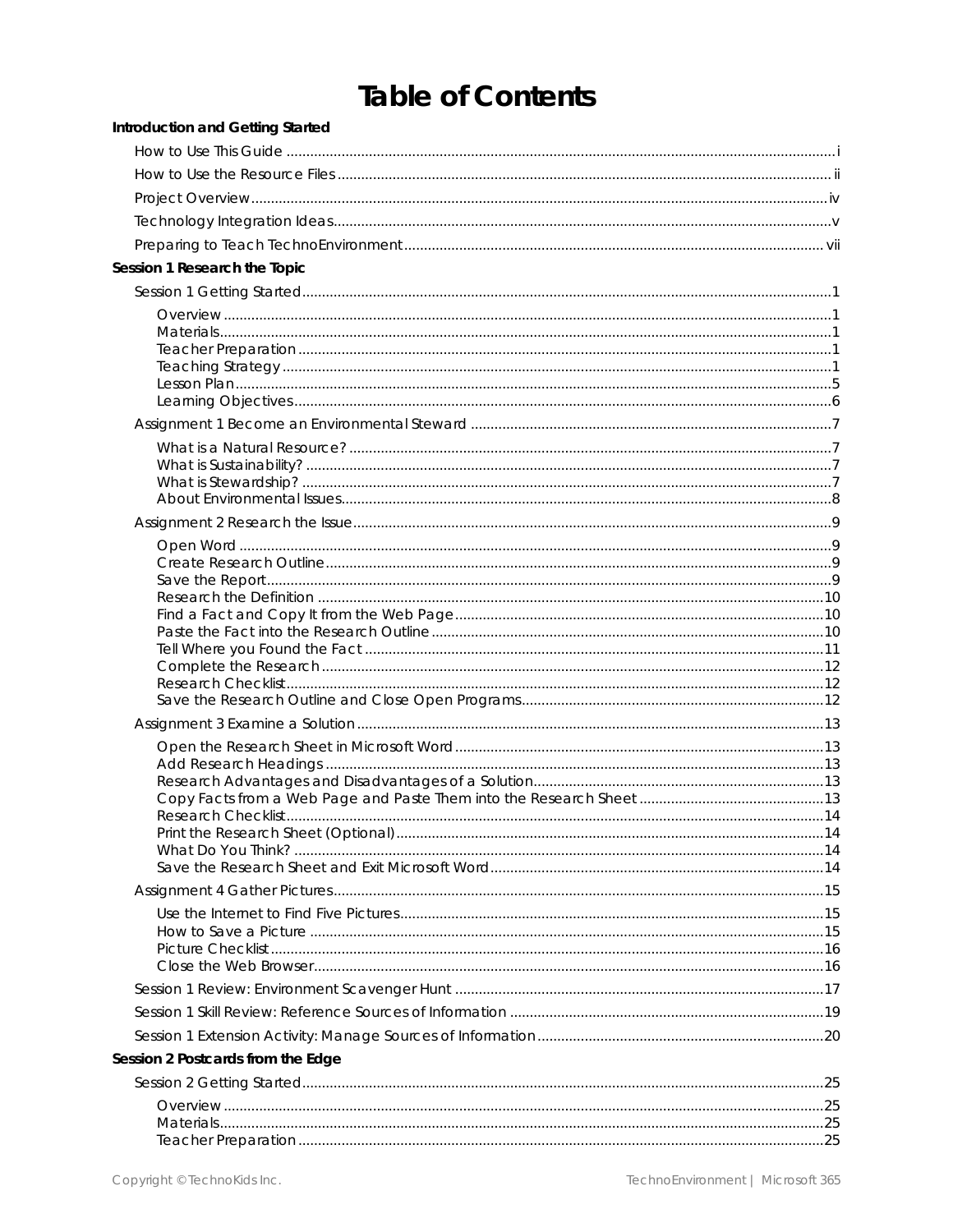| Session 3 Help Wanted!                                                             |  |
|------------------------------------------------------------------------------------|--|
|                                                                                    |  |
|                                                                                    |  |
|                                                                                    |  |
|                                                                                    |  |
|                                                                                    |  |
|                                                                                    |  |
|                                                                                    |  |
|                                                                                    |  |
|                                                                                    |  |
|                                                                                    |  |
| Insert a Picture to Illustrate the Harmful Effects of the Environmental Problem 58 |  |
|                                                                                    |  |
|                                                                                    |  |
|                                                                                    |  |
|                                                                                    |  |
|                                                                                    |  |
|                                                                                    |  |
|                                                                                    |  |
|                                                                                    |  |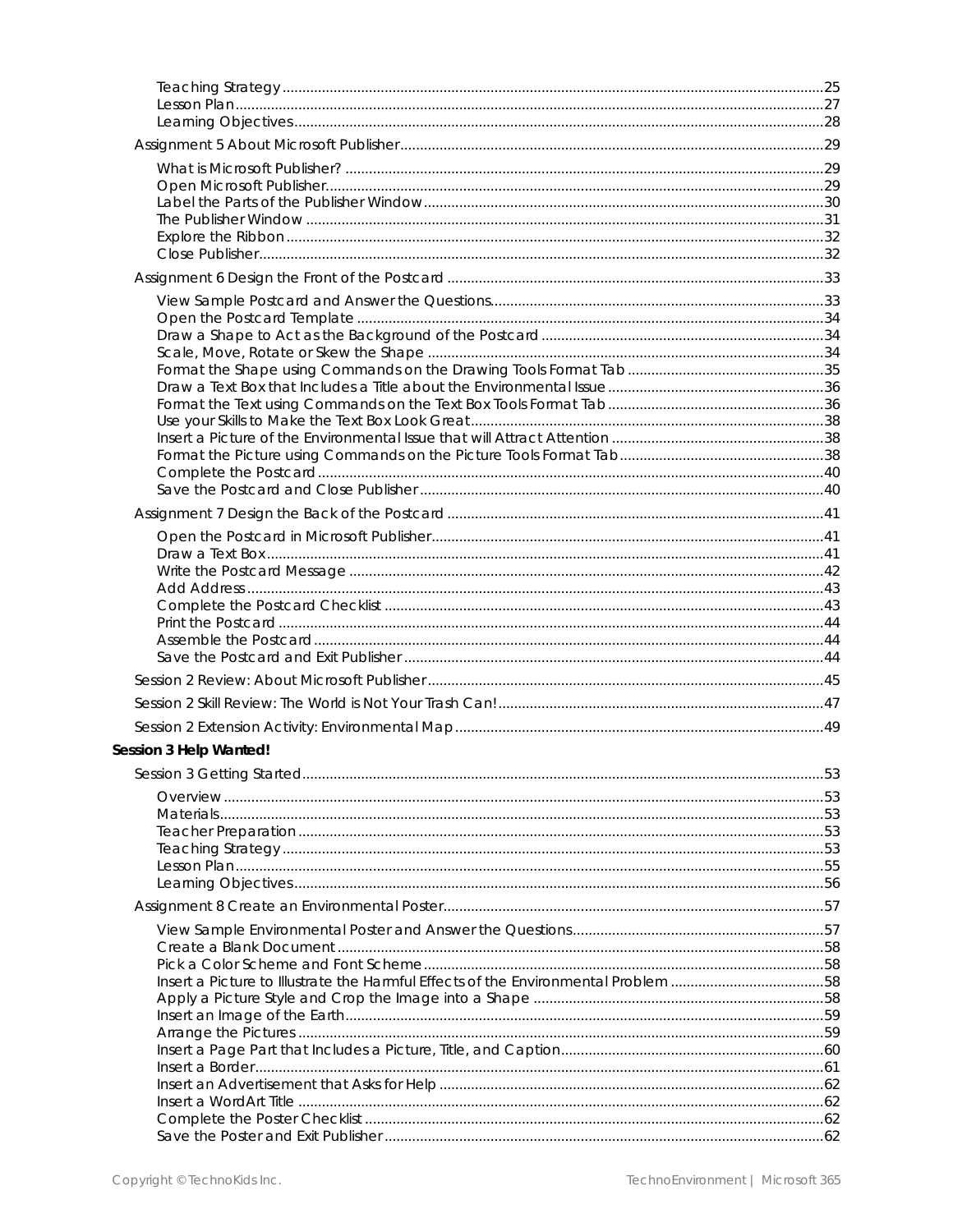| Session 4 Educate the Public         |  |
|--------------------------------------|--|
|                                      |  |
|                                      |  |
|                                      |  |
|                                      |  |
|                                      |  |
|                                      |  |
|                                      |  |
|                                      |  |
|                                      |  |
|                                      |  |
|                                      |  |
|                                      |  |
|                                      |  |
|                                      |  |
|                                      |  |
|                                      |  |
|                                      |  |
|                                      |  |
|                                      |  |
|                                      |  |
|                                      |  |
| Session 5 Solve the Problem          |  |
|                                      |  |
|                                      |  |
|                                      |  |
|                                      |  |
|                                      |  |
|                                      |  |
|                                      |  |
|                                      |  |
|                                      |  |
|                                      |  |
|                                      |  |
|                                      |  |
|                                      |  |
|                                      |  |
|                                      |  |
|                                      |  |
|                                      |  |
|                                      |  |
|                                      |  |
|                                      |  |
| Session 6 Take an Environmental Quiz |  |
|                                      |  |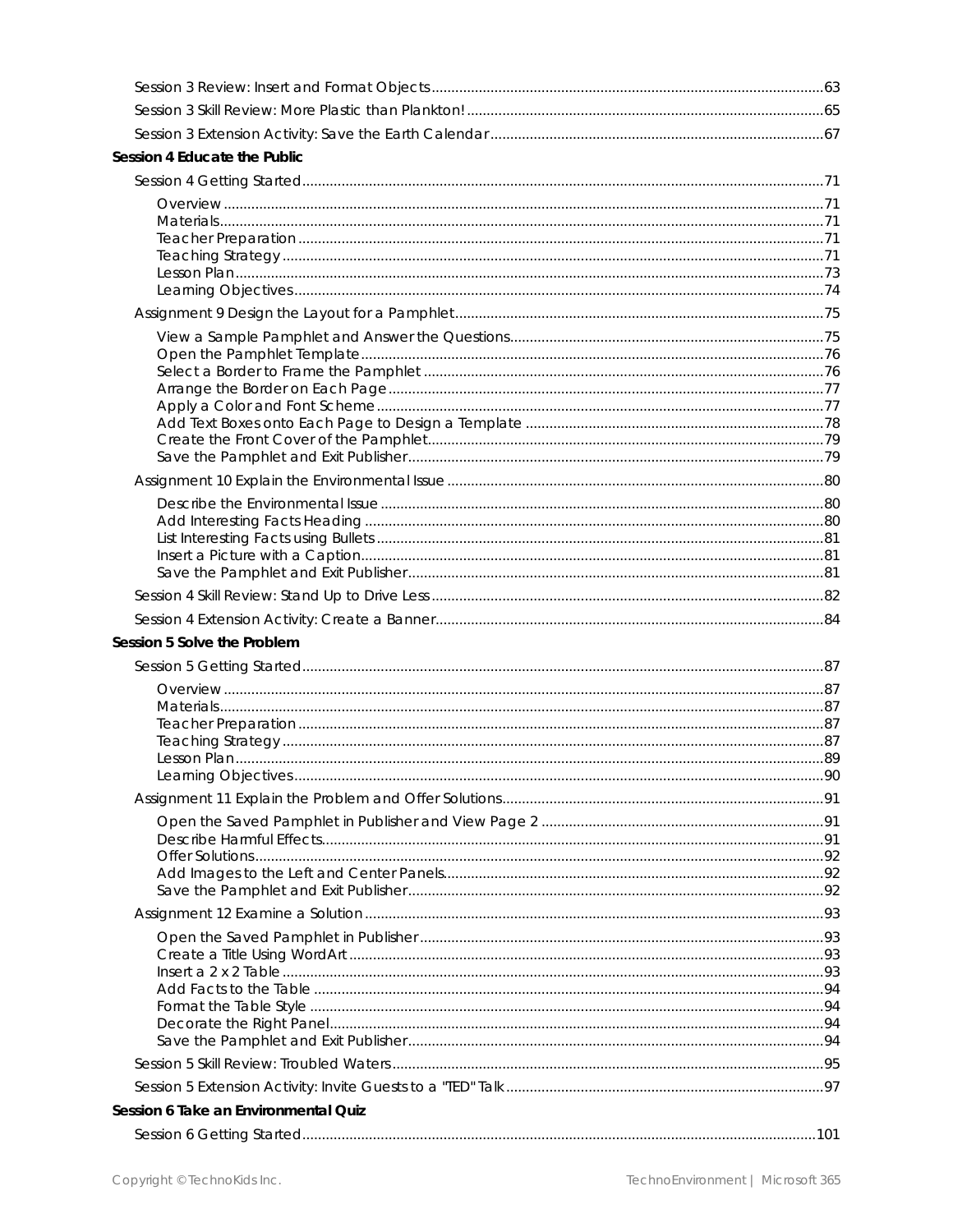| 101. 101   |  |
|------------|--|
|            |  |
|            |  |
|            |  |
|            |  |
|            |  |
|            |  |
| Appendices |  |
|            |  |
|            |  |
|            |  |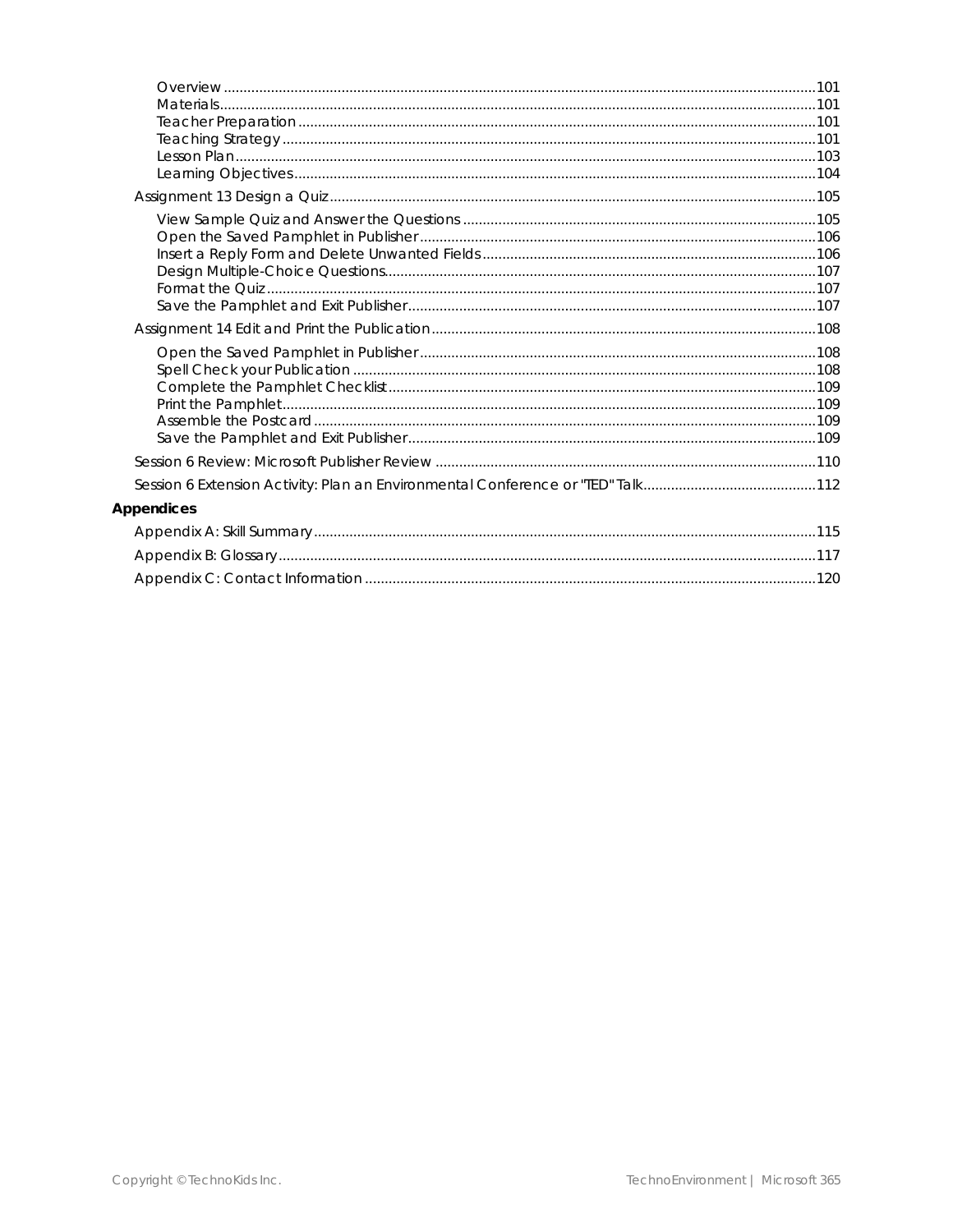### **Project Overview**

In this project, students become Earth Keepers. They raise environmental awareness about a current issue. To start, they use the Internet to research facts and organize the information under headings in a Microsoft Word document. Next, they learn how to use the tools in Microsoft Publisher to create a postcard and a poster as a call to action. To inform people further about the importance of this issue, students use Microsoft Publisher to produce a pamphlet that describes the harmful effects and offers solutions. Optional activities have students prepare for an Environmental Conference by creating a calendar, banners, and invitation to the event.

- $\triangleright$  In session 1, students research an environmental issue. To start, they learn about the importance of stewardship. Next, they select a topic and then design an outline in Microsoft Word with headings to organize facts. The Internet is used to locate information about the issue, including effects on the environment and solutions to the problem. Students record the source and gather pictures related to the topic. This research will provide the content for the publications they create in the following sessions.
- $\triangleright$  In session 2, students send a postcard to a friend asking them to become involved in protecting Earth. To prepare for this task, they are introduced to Microsoft Publisher. Once familiar with the parts of the window, a template is opened in the program. Students learn how to draw and format a shape to create a background for the front of the postcard. Next, they include a catchy title using a text box. To attract attention to the issue, a picture illustrating damage to the environment is inserted with a caption. A message is then written on the back of the postcard.
- $\triangleright$  In session 3, students create a help wanted poster to explain what people can do to protect Earth using facts collected during their research. To start, students insert a saved picture that illustrates the harmful effects of an environmental issue and apply their formatting skills. Next, they add an image from an online source and arrange it by adjusting the object order, alignment, grouping, and orientation. Afterwards, they use a Page Part to describe the problem and a solution that is achievable by students. A border is then inserted and an advertisement building block used to request help. To complete the poster, a WordArt title is used to attract attention to the publication.
- $\triangleright$  In session 4, students begin to create a pamphlet to educate the public about an environmental issue. Using a template, students apply design elements including frames to accent each panel, a Page Part to create an attractive front cover, and text boxes to hold information. Once the layout of the pamphlet has been established, students apply their knowledge to produce the first panel in the publication.
- ➢ In session 5, students continue working on the pamphlet by proposing solutions to the environmental issue. The three panels of the second page of the pamphlet are completed using bulleted text, pictures, captions, and predesigned attention getters. On the third panel, students learn to add and format a table to compare the advantages and disadvantages of a solution to the environmental problem.
- $\triangleright$  In session 6, students complete the pamphlet. To inspire active involvement, the back of the pamphlet has a quiz. As viewers read the questions and answer them, they will remember information about the environmental issue and possibly even read the facts over again. The pamphlet will have achieved its aim of informing others and gathering support to face a very important challenge for Earth.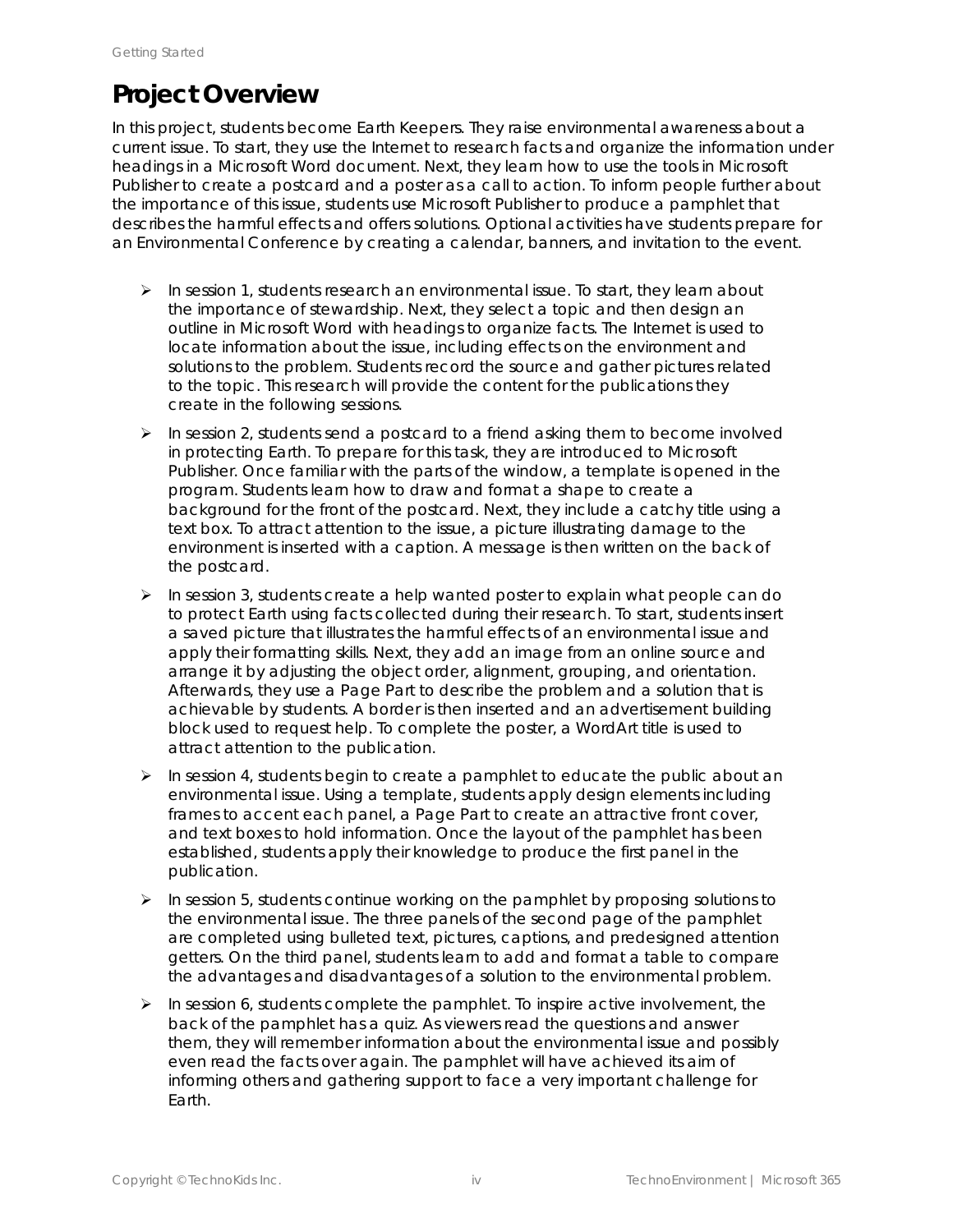## **Technology Integration Ideas**

TechnoEnvironment is a cross-curricular unit that integrates technology into curriculum. In this project, students become environmental stewards. They raise awareness about an environmental issue. The activities blend technology into geography, science, language arts, and visual arts. Lessons are ideal for middle and high school students.

Below are some suggestions for implementing TechnoEnvironment:

- *Microsoft or Computer Applications Course*: Teach this project as part of a technology course. The activities target Internet research and desktop publishing skills. Students gain expertise with creating publications such as postcards, posters, and pamphlets using Microsoft Publisher. Extension activities extend learning to produce a calendar, banner, and greeting card.
- *Environmental Curriculum* Unit: This project integrates into any geography, science, or social studies unit related to conservation, endangered species, or natural resources. By creating a series of publications about an environmental topic, students explore the connection been human activity and the natural world. They summarize information about the cause, harmful effects, and solutions to a problem. This investigation fosters an understanding of the importance of stewardship and sustainability.
- *Earth Day Workshop:* TechnoEnvironment includes 15 fact cards. Use them to quickly research a topic. Afterwards, select one of the activities such as the postcard or poster to complete. Alternatively, select an extension activity from Sessions 3-5 to learn about plastic pollution, fuel emissions, or water conservation.
- *Environmental Conference*: Host an event. In this project, students gain expertise about an environmental topic. Have them produce one or all the publications: postcard, poster, and pamphlet. Afterwards, they can share their knowledge in a brief presentation using a TED talk format using their publications as a visual aid. Consider using the Session 3-5 Extension Activities to promote the event (calendar banner, card).
- *Language Arts Class:* An emphasis in TechnoEnvironment is on research and communication skills. Support is given to boost students' search strategies, ability to organize data, and persuasive writing techniques. Interwoven throughout the activities are hints to convey a simplified message by combining text and images effectively.
- *Visual Arts Class*: Target visual arts learning outcomes with TechnoEnvironment. Graphic design is an important element of the lessons. Students apply their creativity to organize information and arrange content.

#### Tips for selecting activities:

In this project, students raise awareness about an environmental issue. They create several publications including a postcard, poster, and pamphlet. If you do not have time to complete all the tasks follow these suggestions:

- *Beginner or Expert?* The first two tasks introduce Microsoft Publisher features. To start, students create a postcard. This is an exploratory activity that introduces formatting techniques. Next, students design a poster. This task emphasizes the wide range of objects and design elements that can be included into a publication. If your students already possess these skills, you may wish to exclude them from your curriculum unit.
- *Simplify the Task:* The pamphlet is a tri-fold brochure with six panels. To reduce the work, only complete Assignments 9-11. Students will describe the cause, harmful effects, interesting facts, and solutions. Omit the comparison table (Assignment 12) and quiz (Assignment 13) as they are more complex tasks.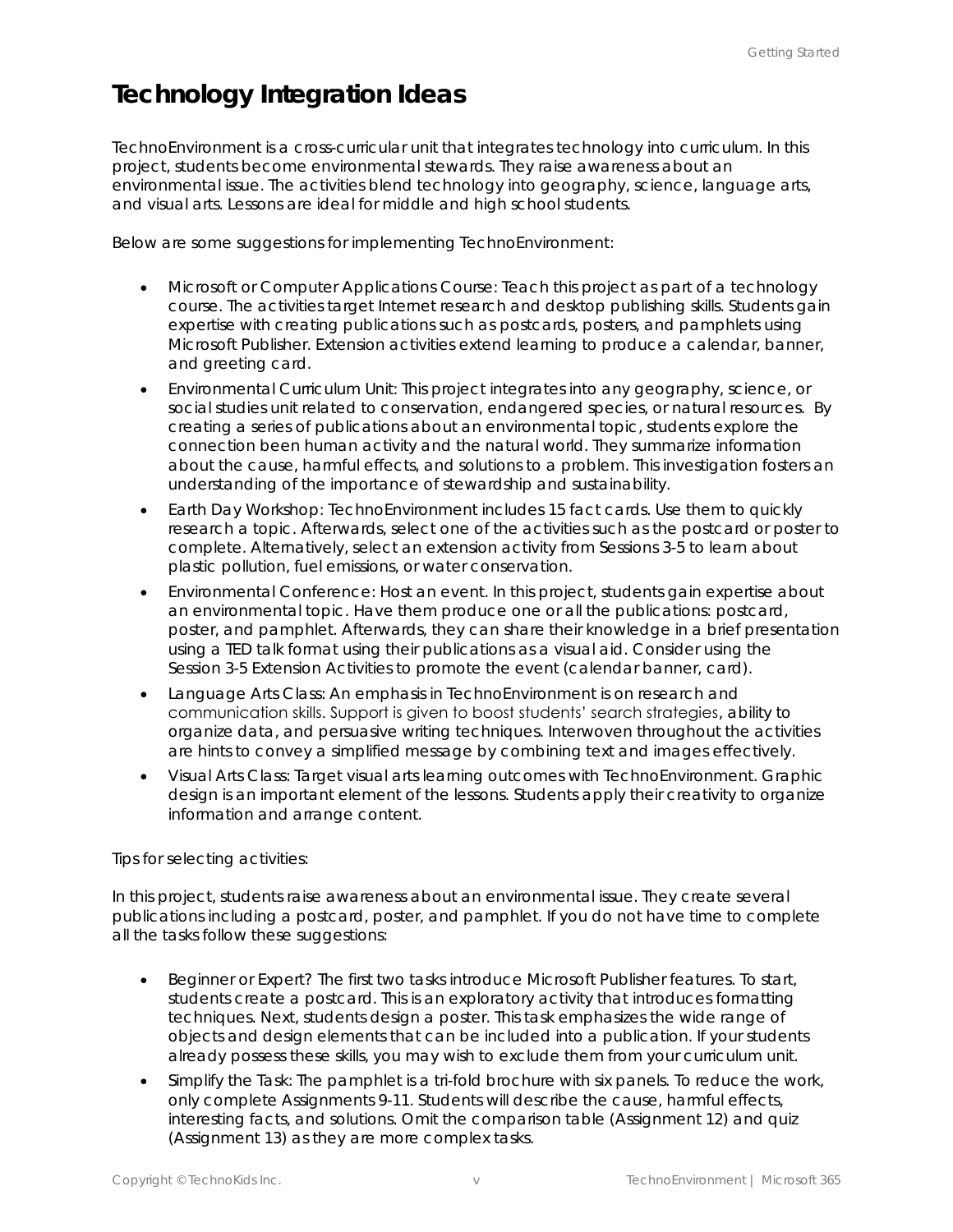• *Environmental Conference Volunteer:* For those students that complete their design tasks quickly, have them become volunteers. They can create calendars (Session 3 Extension Activity), banners (Session 4 Extension Activity), and invitations (Session 5 Extension Activity) to promote the Environment Conference event (Session 6 Extension Activity). This is a great way to keep everyone engaged.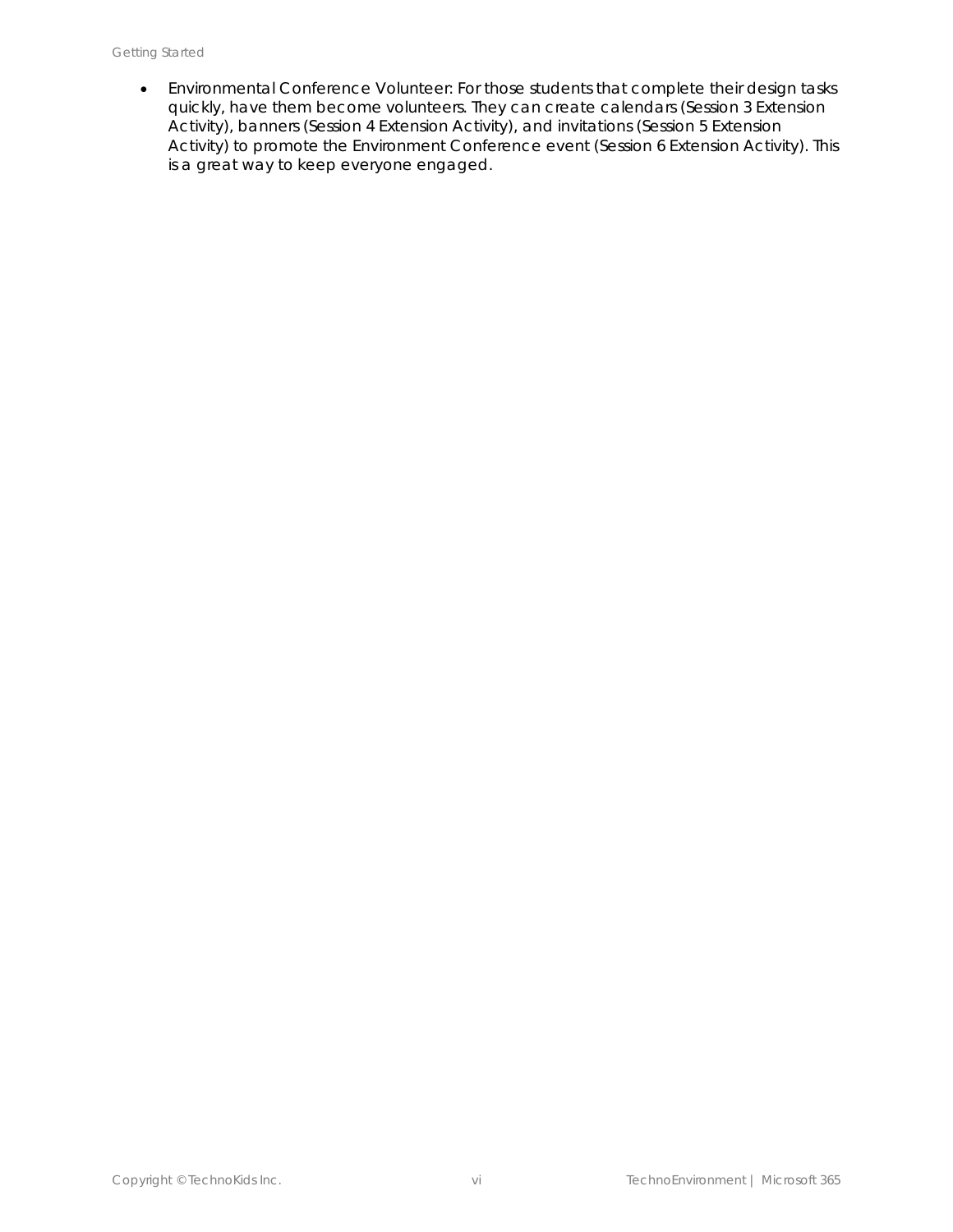

In this session, students begin to create a pamphlet that will educate the public about an environmental issue. To start, they review a sample to gain an understanding of the content and design of the publication. Once familiar with the task, they open a template, insert a border, and set the color scheme. Text boxes are then inserted into specific panels in preparation of information being added in the following session. Once the layout of the pamphlet has been established, students use a Page Part to create an attractive front cover and add content to the first panel.

*Together we can save the Earth. Plan to spread the word.*

Assignment 9: Design the Layout for a Pamphlet

Assignment 10: Explain the Environmental Issue

Session 4 Skill Review: Stand Up to Drive Less

Session 4 Extension Activity: Create a Banner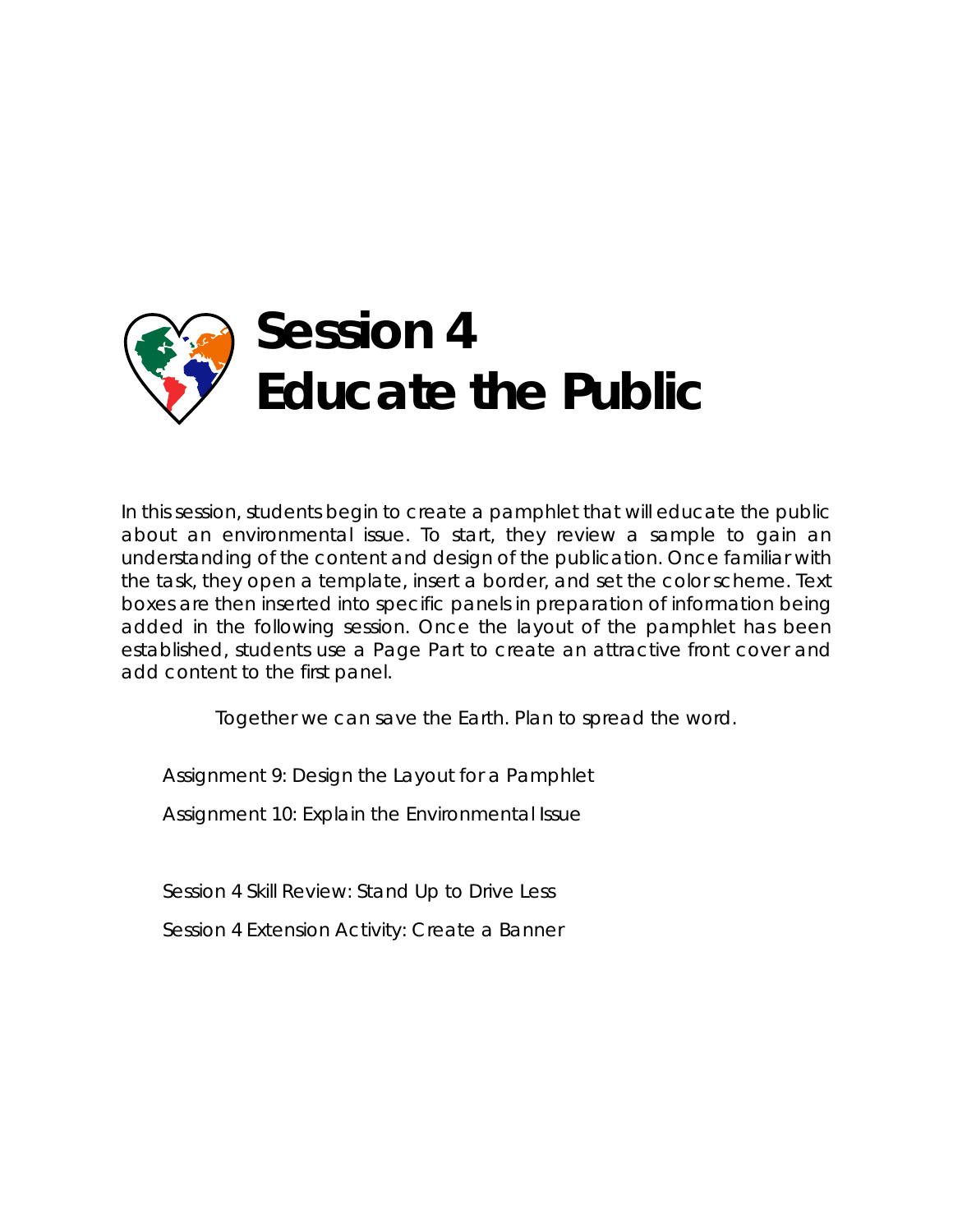## **Session 4 Getting Started**

#### **Overview**

In this session, students begin to create a pamphlet that will educate the public about an environmental issue. To start, they review a sample to gain an understanding of the content and design of the publication. Once familiar with the task, they open a template, insert a border, and set the color scheme. Text boxes are then inserted into specific panels in preparation of information being added in the following session. Once the layout of the pamphlet has been established, students use a Page Part to create an attractive front cover and add content to the first panel.

#### **Materials**

- Microsoft Publisher
- Environment Folder
	- o Pamphlet Sample
	- o Pamphlet Template
	- o Workbook folder Assignments 9 -10
- Research sheet created in Session 1
- Pictures saved in Session 1
- Assessment
	- o Pamphlet Marking Sheet (Optional)
- Session 4 Skill Review (Optional)
	- o Fuel Emissions folder
	- o Standing Pamphlet Template
	- o Emissions Pamphlet sample file

#### **Teacher Preparation**

*(Refer to the Preparing to Teach section of this guide for instructions)*

• Download the Tool Summary and/or Flashcards from TechnoHub. (Optional)

#### **Teaching Strategy**

In this session, students start to create a pamphlet about the environmental issue. Explain scenario to students.

*In this session, you will begin to design a pamphlet to inform others about an important environmental issue. The pamphlet is a single sheet, double sided pamphlet that tells people about the problem, its harmful effects, and possible solutions. The words and pictures in the pamphlet urge people to get involved. In this session, you will set up the layout of the panels, choose a predesigned border, create the cover, and write the information on the first panel.*

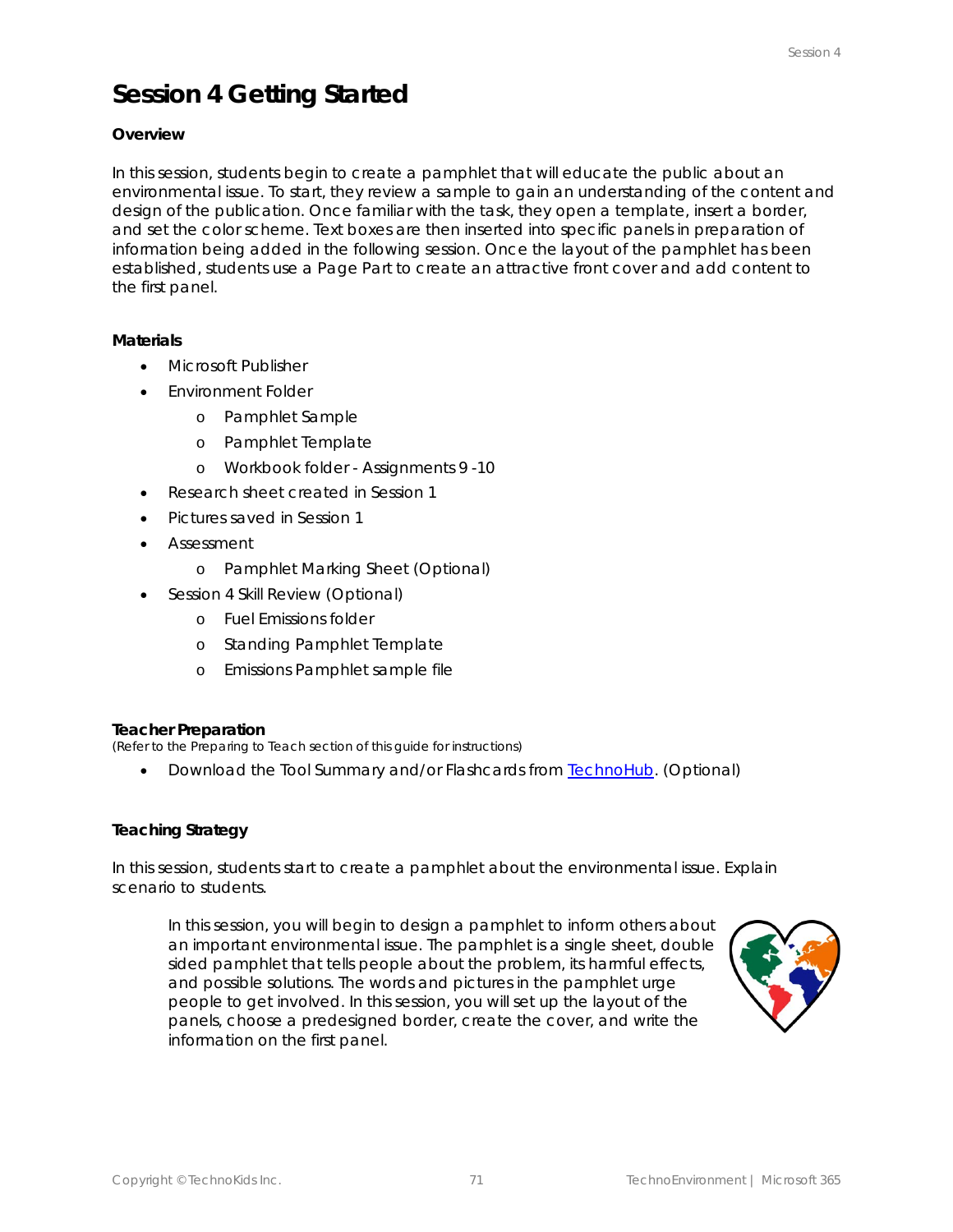#### Assignment 9: Design the Layout for a Pamphlet

In this assignment, students begin to design an information pamphlet about an environmental issue. To start, they review a sample publication to gain an understanding of the task. Next, they insert a border, set the color scheme, and arrange text boxes to layout the framework. Once this is complete, students use a *Page Part* to produce the front cover.

#### *About the Pamphlet:*



#### *Tips:*

- *Print a Sample Pamphlet:* Print a copy of the sample pamphlet so the students can see and understand how a threefold pamphlet is constructed. Print the two pages of the publication and glue or tape them with the blank sides together. (If you have a printer that is capable of printing on both sides of the paper, choose this option to print the entire publication on one page and omit the taping step). Next, fold the pamphlet. Using the dashed guidelines on the outside of the template, fold the right panel first and then fold the left panel to place the cover on the front of the pamphlet.
- *Verify the Page:* Caution students to check the Page Navigation pane to ensure that they are working on the correct page and corresponding panel for each element added so the pamphlet prints and folds correctly when completed.
- *Simple Design:* Encourage students to use a simple frame or bar when applying a border. This will give them more room to add information and pictures.

*Adjust Content Based on Time:* If time is an issue follow these guidelines…

- o Complete Assignments 9-11 only. In these assignments, students describe the cause, harmful effects, interesting facts, and solutions.
- o Assignment 12 is a table that compares the advantages and disadvantages of one solution. It is a more complex task. On this panel have students use their creativity to include other facts or images instead.
- o Assignment 13 is a quiz. This can be challenging as some students struggle to generate questions. On this panel have students write their name, class name, and other relevant details. Alternatively, have them list the top three sources of information they recommend to readers based on their research in Assignment 2.

#### Assignment 10: Explain the Environmental Issue

In this assignment, create the first panel of the pamphlet. It includes a description and cause of the environmental issue, bulleted list of interesting facts, and a picture with a caption. Encourage students to use their skills to format the text and pictures to create a professionallooking publication.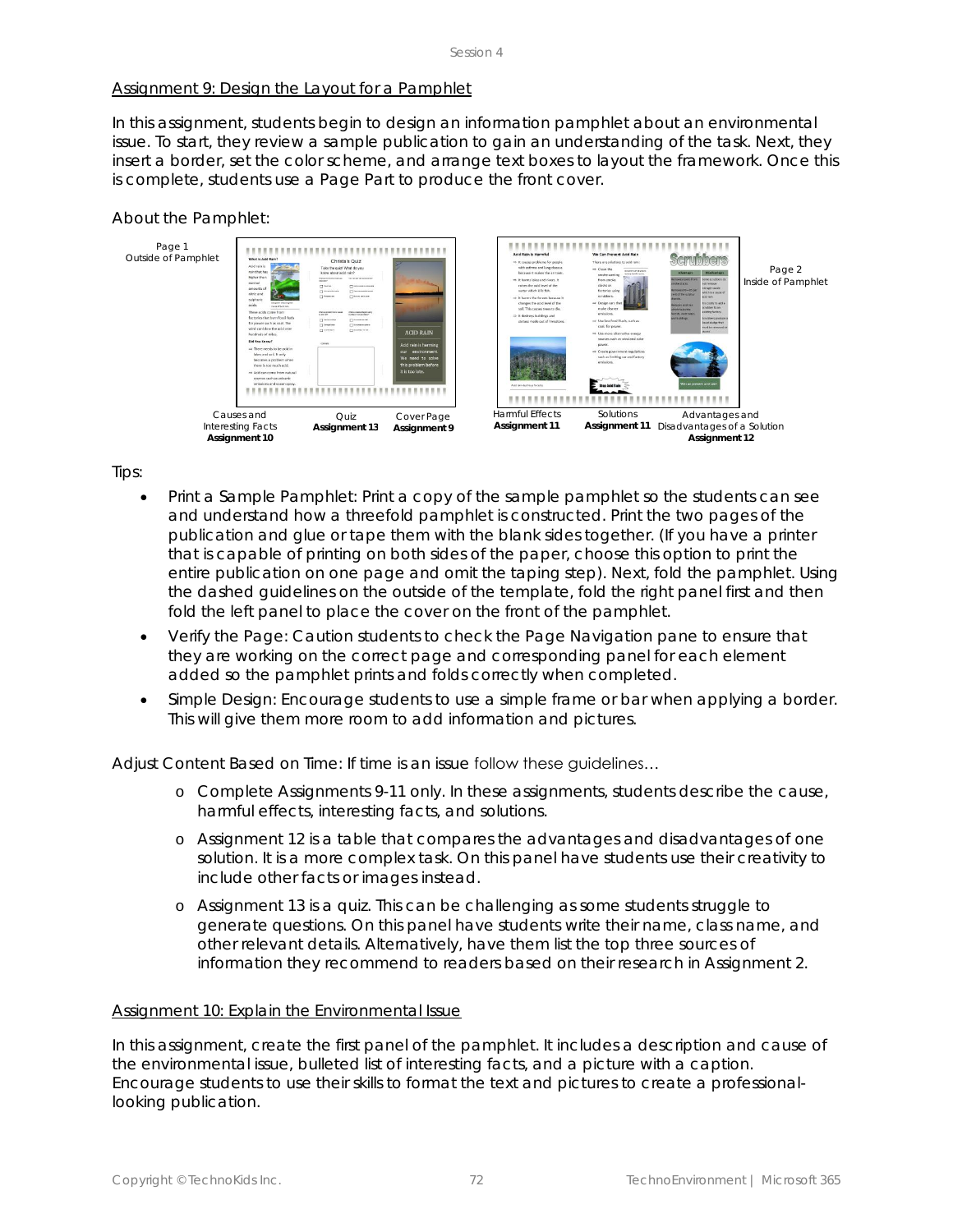*Stand Up to Drive Less:* If your instructional time is limited consider completing this task in place of the tri-fold pamphlet designed in Assignments 9-14. This activity is also ideal if learning about fuel emissions in a science or social studies class.

*Create a Banner:* If you plan on sharing student work in an Environmental Conference at the end of the unit, hang banners to decorate the room.

#### **Lesson Plan**

Assignment 9: Design the Layout for a Pamphlet

- View a sample pamphlet and answer questions.
- Open the pamphlet template.
- Insert a border to frame each panel and align the frames or bars.
- Group the border and copy it to the second page of the pamphlet.
- Apply a color and font scheme to the pamphlet.
- Insert text boxes with a heading to design a template.
- Create the front cover of the pamphlet:
	- o Insert a Page Part on the right panel of Page 1.
	- o Replace the picture in the Page Part with a saved picture.
	- o Replace the title with the **Environmental Issue Topic**.
	- o Replace caption text with a **call to action**.
- Save the pamphlet and exit Microsoft Publisher.

Assignment 10: Explain the Environmental Issue

- Open the saved pamphlet.
- Describe the issue:
	- o In the left panel of Page 1, replace *Heading* with **What is Environmental Issue?**
	- o Describe the environmental issue and causes.
- List interesting facts:
	- o In the left panel of Page 1, type the heading *Interesting Facts.*
	- o Use *Format Painter* to copy formatting from the first heading to the second heading.
	- o Type interesting Facts.
	- o Select the facts. Apply a bullet style.
- Insert a picture and format the picture.
- Insert a caption describing the picture.
- Save the pamphlet and close Microsoft Publisher.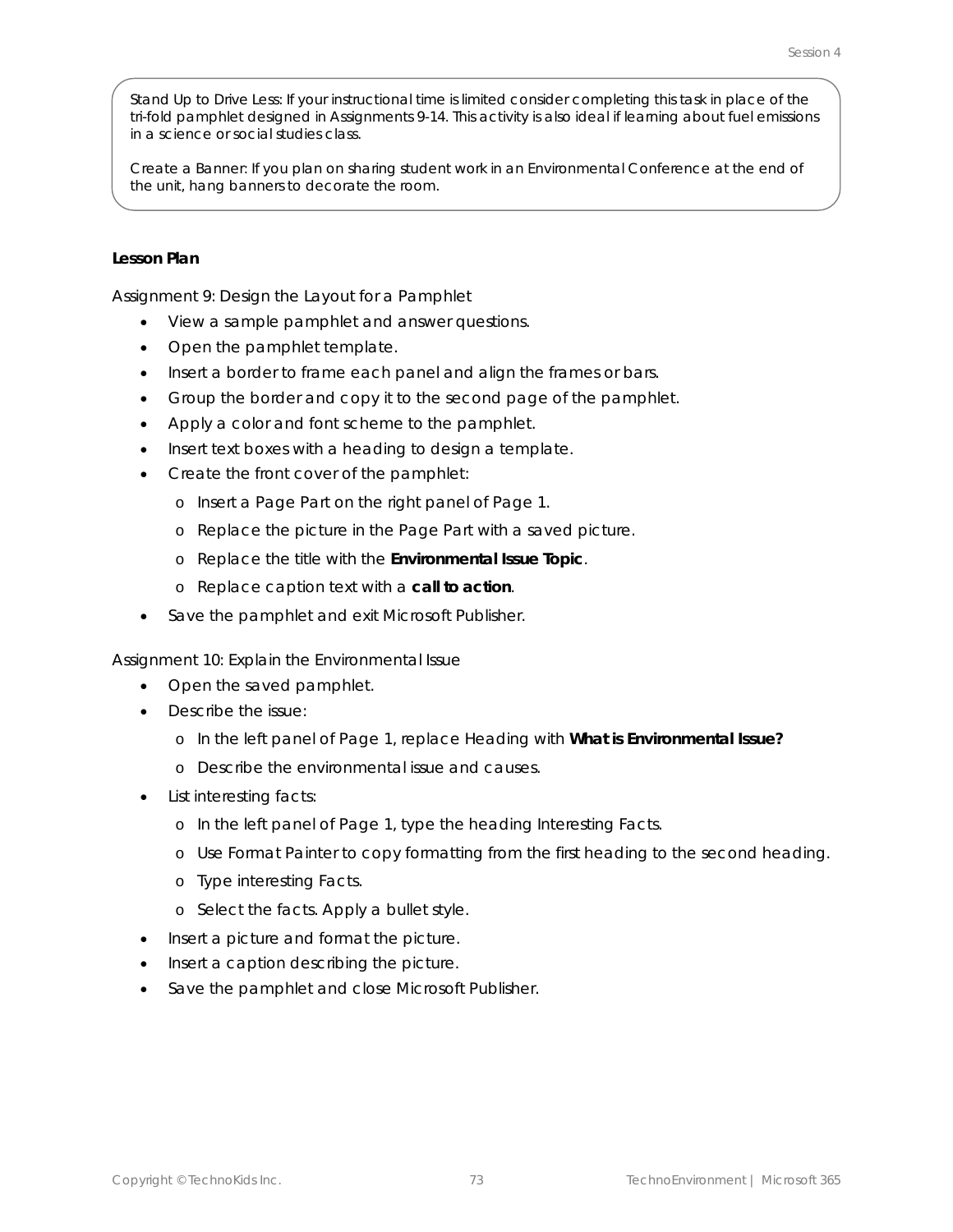#### **Learning Objectives**

#### Content Knowledge:

- understand a pamphlet promotes interest in an issue and advocates action
- demonstrate an understanding of the parts of a two-sided threefold pamphlet
- identify effective design elements on a sample pamphlet
- communicate the causes of an environmental problem
- communicate the harmful effects of an environmental issue using words and pictures

#### Operating Environment

- open and close a program
- open a saved publication
- save a publication
- use the navigation pane to view pages in a publication

#### Graphics

*About Objects*

- align objects relative to guidelines, boundaries, or another object
- scale, move, or skew an object
- group objects
- copy and paste objects

#### *About Pictures*

- insert a picture from a file or online
- apply a picture style
- customize the color, weight, and dash style of the picture border
- add a caption to a picture

*About Building Blocks*

- insert a page border
- insert a Page Part
- change the picture in the Page Part and customize the text
- insert an Advertisement that grabs attention

*About Page Design*

• apply a color scheme

#### Desktop Publishing

- illustrate the environmental issue using appropriate pictures
- insert a caption that explains the picture
- format objects with color and design elements that suit the topic
- arrange elements to create an appealing and balanced layout
- format the title to attract attention and make it easy to read
- apply a border to frame the information
- list information using bullets to improve readability
- divide information into logical sections
- organize information using headings

#### Word Processing

- draw a text box
- enter, select, and delete text in a text box
- format the font, style, and size
- automatically resize text to fit the size of the text box
- copy formatting from a selection of text to another
- bullet a list

#### Applied Technology

use a template to create the front cover and first panel of a pamphlet about an environmental issue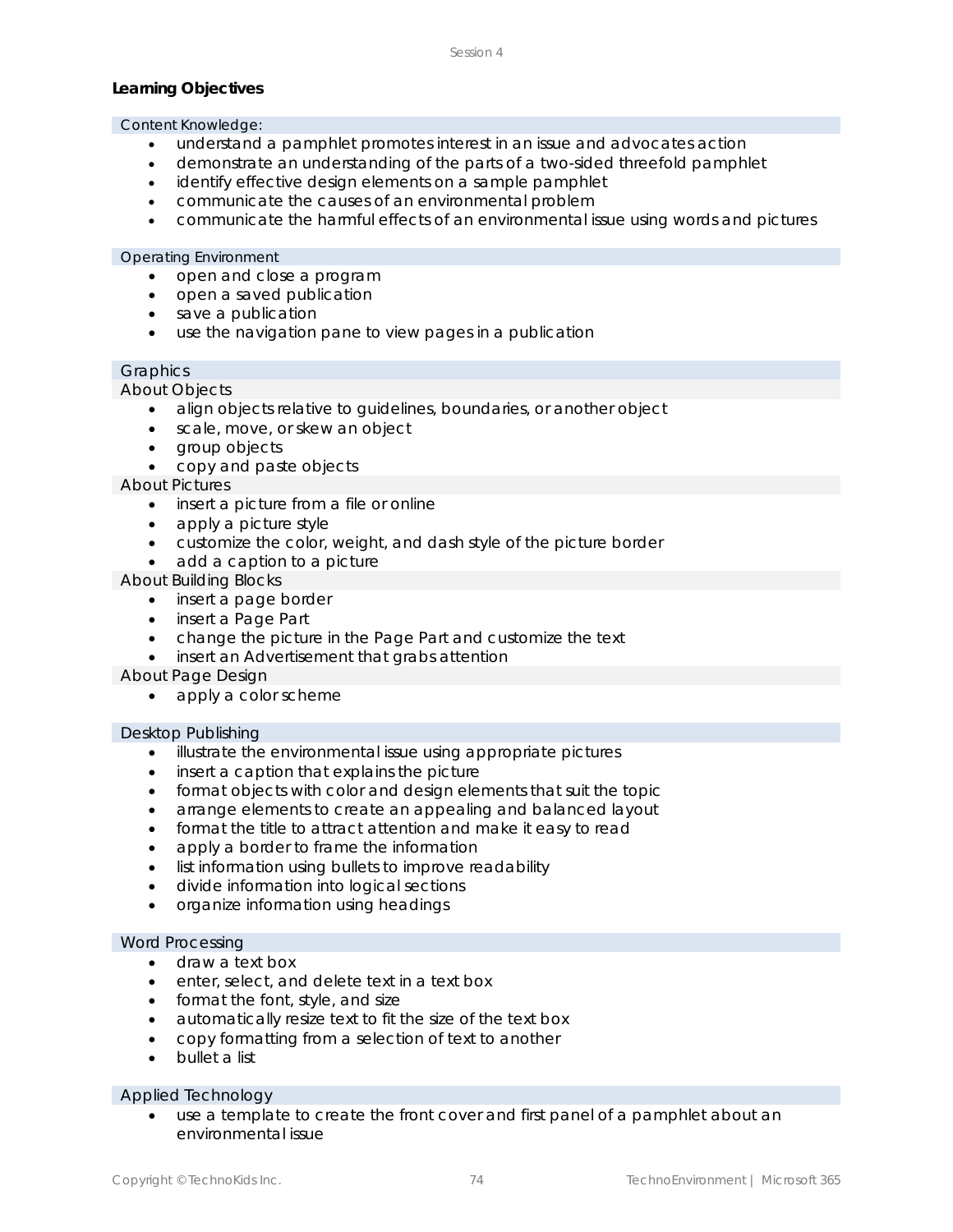## **Assignment 9 Design the Layout for a Pamphlet**

People need to be informed about environmental issues. To raise awareness, you will make a pamphlet to educate others. The pamphlet will contain a description of the issue, causes, harmful effects, and solutions. To start, you will study a sample to get ideas. Afterwards, you will begin construction of your own publication by laying out the design.

**View a Sample Pamphlet and Answer the Questions**

- 1. Open the *Pamphlet Sample*. *(Ask your teacher where this is located.)*
	- The pamphlet is divided into panels.
	- Each panel holds different types of information.
	- In Publisher, the pamphlet is organized on two pages.
	- The pages are to be glued together and folded to make a tri-fold pamphlet.





- 2. About Page 1:
	- a. *Panel 1* is the front cover of the pamphlet. It uses a Page Part to describe the environmental issue.

What is the title of the pamphlet? **Acid Rain**

b. *Panel 2* is the inside flap of the pamphlet. It is what people will read first. It includes a description of the issue, causes, and interesting facts. It also has a picture.

What is the caption for the picture? **Diagram showing the cause of acid rain.**

c. *Panel 3* is the back cover of the pamphlet. It includes a quiz about the topic.

Why is it a good idea to include a quiz?

**A quiz makes people read the information in the pamphlet and think about it.**

#### 3. About Page 2:

a. *Panel 4* is the inside left panel. What information is on this panel?

**Harmful effects**

b. *Panel 5* is the inside center panel. What information is on this panel?

**Solutions**

c. *Panel 6* is the inside right panel. It describes in detail a solution using a table. List the table headings.

**Advantages Disadvantages** 

4. Close the pamphlet sample.

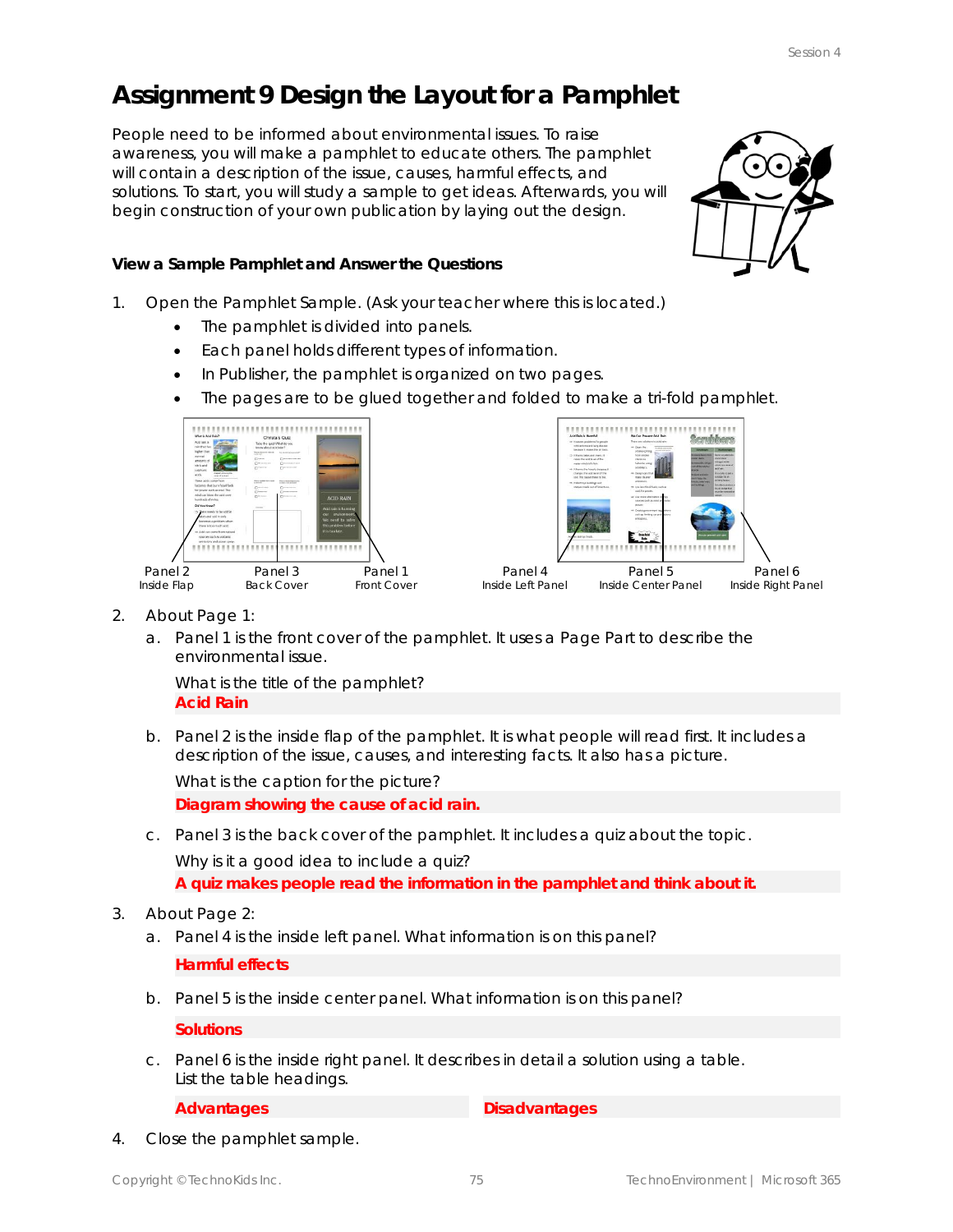#### **Open the Pamphlet Template**

5. Open the **Pamphlet Template**. *(Ask your teacher where this is located.)*

If you cannot see the guidelines, from the View tab, tick the *Guides* check box.



**Select a Border to Frame the Pamphlet**

6. a. Pick a border:

From the Insert tab, select *Borders & Accents*.

 $\triangleright$  Select a bar or frame from the gallery.

- $\triangleright$  Use the guidelines to place the frame:
	- o If using a frame, resize the border to fit inside the guides for the LEFT panel.
	- o If using a bar, stretch it between the left and right boundaries. Align the bar to the TOP blue guide across all panels.



b. Copy the border to frame each panel:

Select the border. Right click on the border and select *Copy*.

Right click again and select *Paste*.

o If using a frame, drag the border into the CENTER panel. Select *Paste* again to insert a third panel into the RIGHT panel.

o If using a bar, drag the object to align it to the bottom blue boundary.



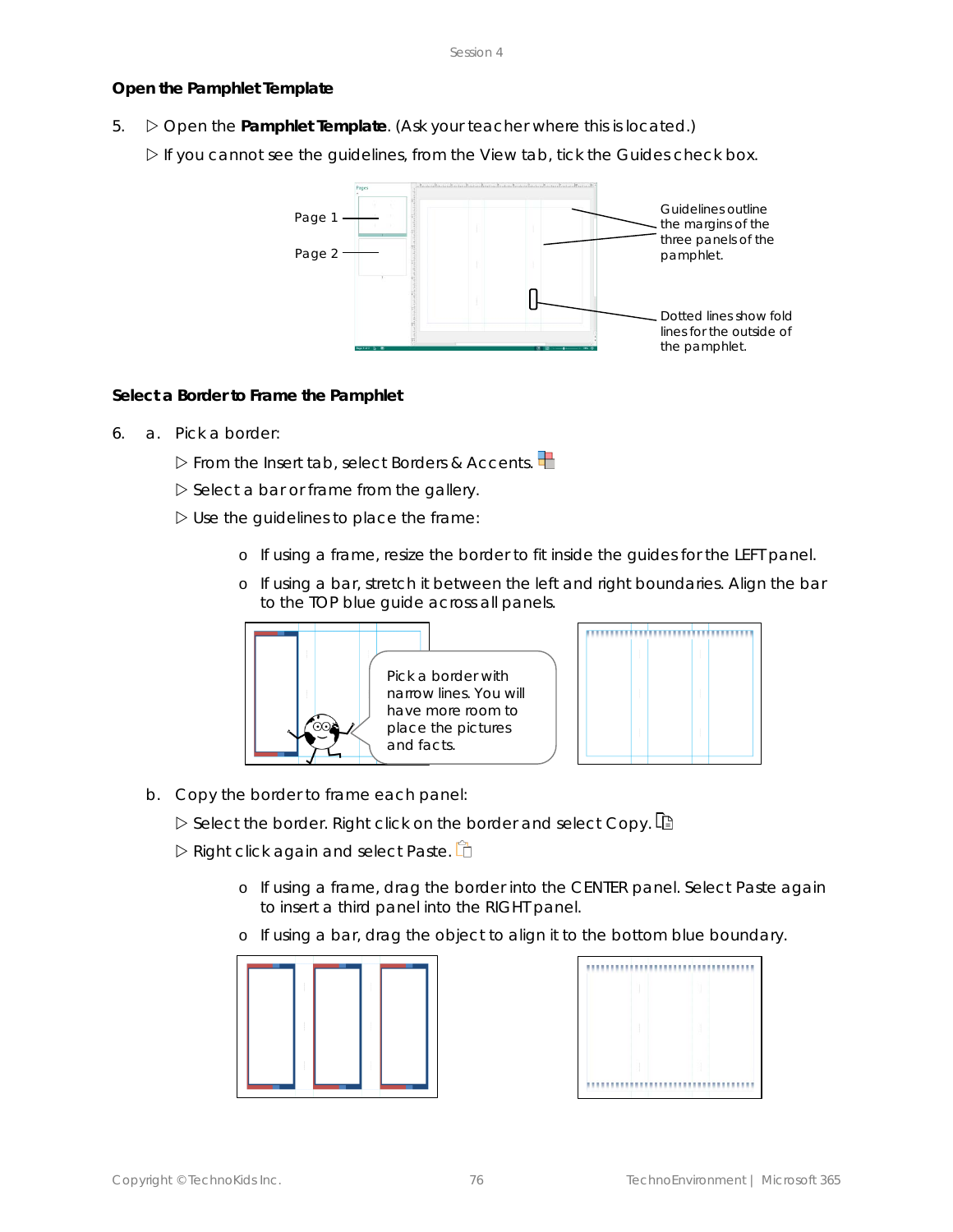**Arrange the Border on Each Page**

- 7. a. Align the borders:
	- $\triangleright$  Select all borders on the page by holding the shirt key and clicking on each object.
	- From the Drawing Tools Format tab select *Align Objects*.
	- If the options are greyed out, select *Relative to Margin Guides*.
	- D Click Align Objects again.
		- o Select *Align Top* if there are three frames.
		- o Select Align Center<sup>e</sup> if there are two bars.



- b. Group the border and copy to Page 2:
	- $\triangleright$  Select all borders on the page by holding the shirt key and clicking on each object.
	- From the Drawing Tools Format tab, select *Group*.
	- Right click on the grouped object and select *Copy*.
	- Click *Page 2* in the Page Navigation pane.



Right click the mouse and select *Paste*.

 $\triangleright$  Apply your skills to align the borders on the page.

**Apply a Color and Font Scheme**

- 8. a. Pick a color scheme to set the palette:
	- Click the *Page Design* tab.

Select a color palette from the *Schemes* group.



b. Click *Scheme Fonts* and pick an option that is easy to read.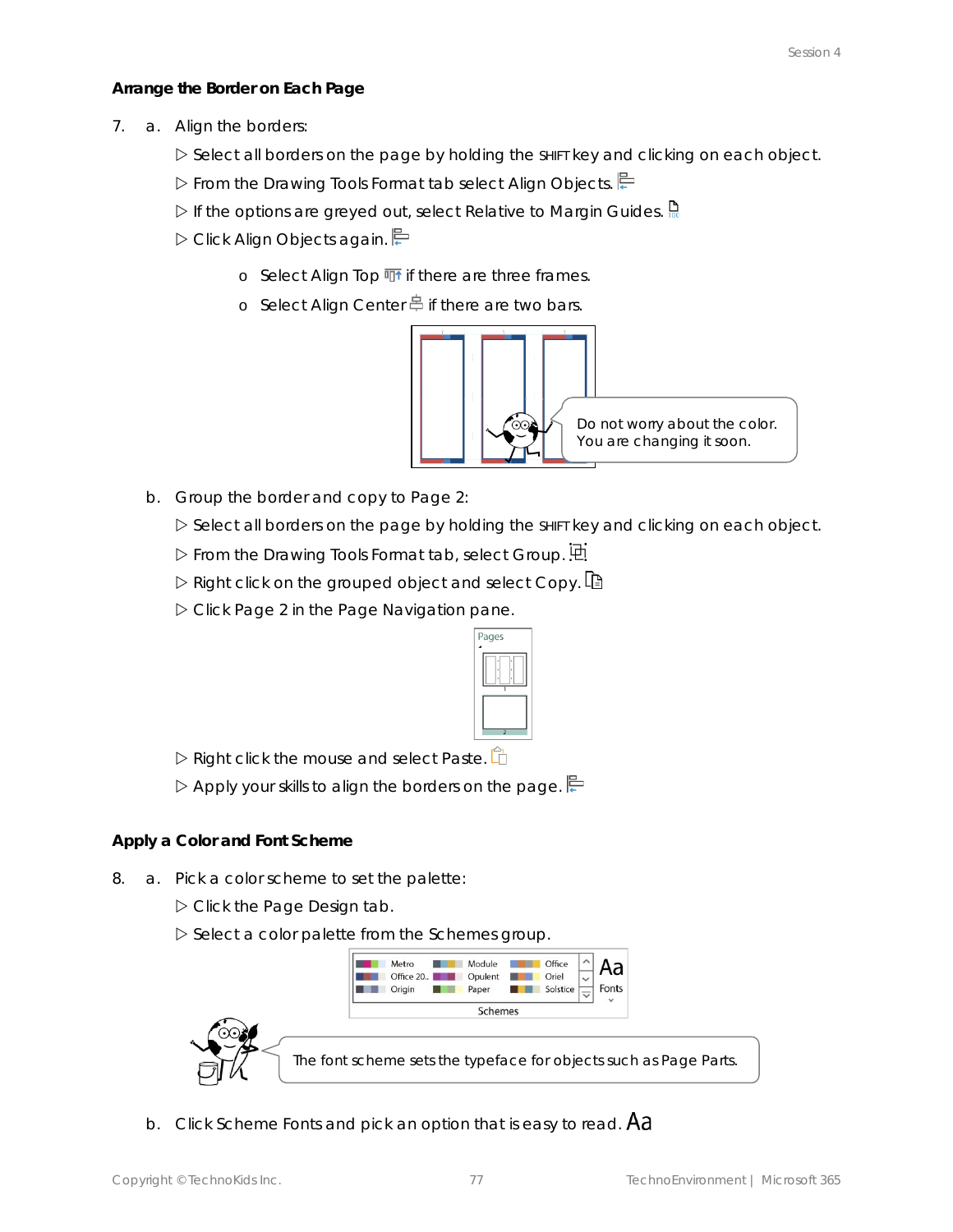#### **Add Text Boxes onto Each Page to Design a Template**

You will use text boxes to add content to the pamphlet. You will create one text box and then copy and paste it to fill other panels. This is a quick way to create a consistent layout.

- 9. a. Make a text box that you will copy into each panel:
	- ▷ View Page 2.
	- $\triangleright$  Draw a text box that fills the LEFT panel.  $\boxed{A}$
	- Type **Heading**. Press ENTER.
	- $\triangleright$  Use the commands on the Text Box Tools Format tab to format the heading:
		- o Select a font. Calibri
		- o Apply a bold style.  $\mathsf B$
		- o Set the font size to 14.  $14 \times$
	- b. Copy the text box into each panel to create a template:
		- $\triangleright$  Right click the text box and select *Copy*. Let
		- Right click again and select *Paste*.
		- $\triangleright$  Position the text box in the CENTER panel.



**DO NOT** place a text box in the RIGHT panel of Page 2 because a table will be in that panel instead.

- c. Align the text boxes to each other:
	- Click on one text box. Hold the SHIFT key and click on the other text box.
	- From the Drawing Tools Format tab click *Align Objects*.
	- Deselect *Relative to Margin Guides*.
	- D Click Align Objects again.
	- **▷ Select Align Top** 亚
- d. Paste a text box onto Page 1:
	- View Page 1.
	- Right click and select *Paste*.
	- $\triangleright$  Position the text box in the LEFT panel.

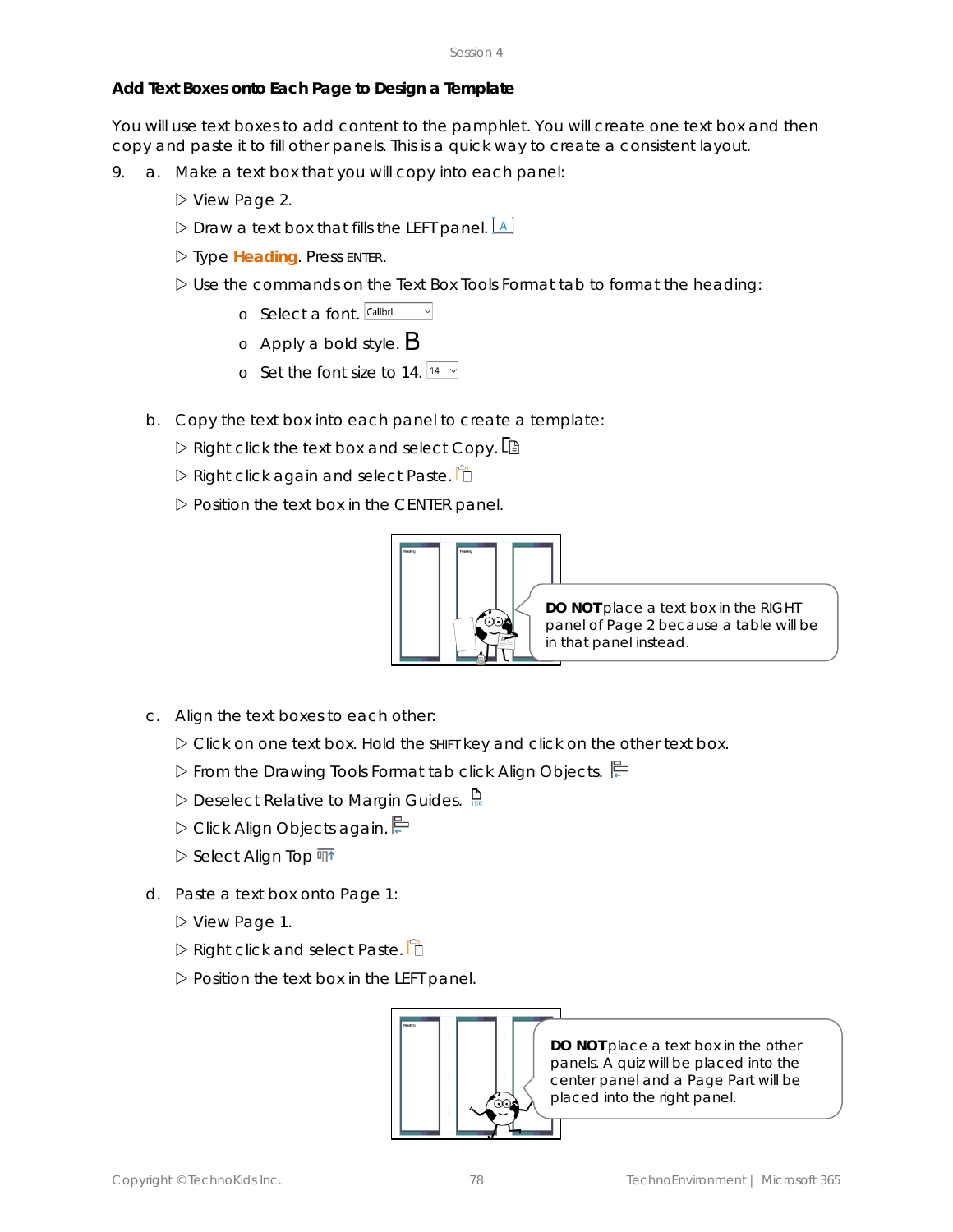**Create the Front Cover of the Pamphlet**

You are going to use a Page Part to create the front cover of the pamphlet. It will include a title, call to action, and picture.

- 10. a. Insert a Page Part:
	- View Page 1.
	- From the Insert tab, select *Page Parts*.
	- $\triangleright$  Pick an option that has a picture, title, and caption.
	- $\triangleright$  Place the Page Part on the RIGHT panel of Page 1. Resize it to fit inside the guides.



b. Add a title:

In the *Title* box, type **Topic Name**.

 $\triangleright$  Resize the text to fit the box.  $\langle \mathbf{\hat{Q}} \rangle$ 

If there is a *Subtitle*, replace the text with **Be an Earth Keeper**.

- c. Replace the *Caption* text with a message that will draw interest. For example:
	- o We need to solve this problem before it is too late.
	- o Learn more about this important environmental issue.
	- o You can make a difference!

Resize the text to fit the box.  $\hat{\mathbf{\theta}}$  Adjust the alignment.  $\Box$ 

- d. Change the picture(s):
	- $D$  Double click on a picture to select it.
	- **Example Prom the Picture Tools Format tab, click Change Picture.** Select Change Picture.
	- Go to the place where you saved your pictures in Assignment 4.
	- Select the picture you want. Click *Insert*.
	- $\triangleright$  Repeat the steps if there are additional pictures in the Page Part.

#### HINTS AND TIPS

- To change the part of the picture in view, click Crop.  $\overline{4}$  Drag the image inside the frame.  $\ddot{\mathcal{R}}$
- If a picture is cropped, but you want the whole image, click Fit.  $\blacksquare$
- To swap an image, you can drag a picture from the Scratch Area into a picture placeholder.



#### **Save the Pamphlet and Exit Publisher**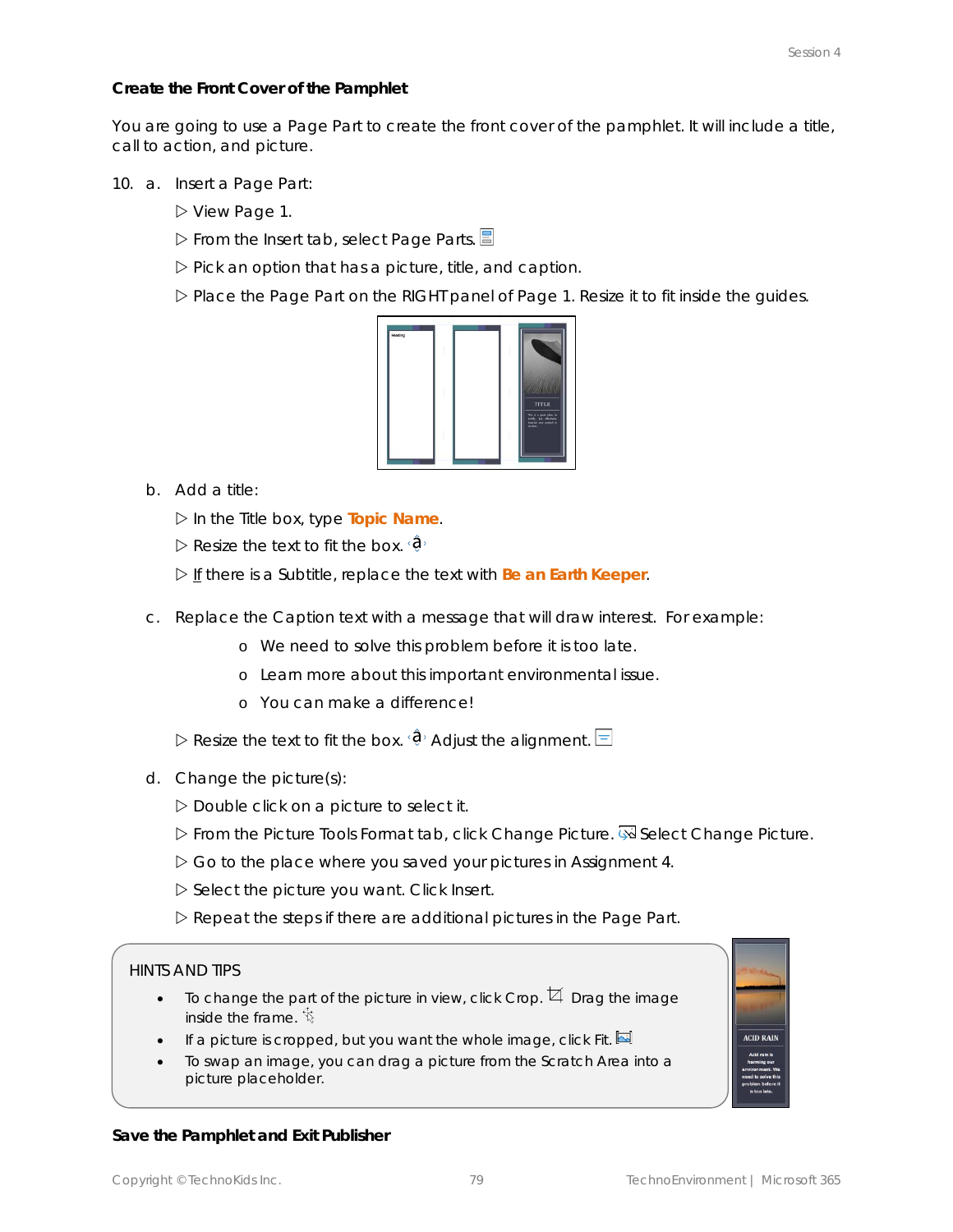## **Assignment 10 Explain the Environmental Issue**

Once you have the viewers' attention with a powerful pamphlet cover, you must educate them about the environmental issue. Do this on the next panel they will see as they unfold the pamphlet.

Use the skills you have learned making the postcard and poster, as well as the facts on your research sheet, to inform viewers about the problem.

**Describe the Environmental Issue**

- 1. Open the pamphlet into Microsoft Publisher.
- 2. View *Page 1*.

Replace *Heading* on the LEFT panel of Page 1 with **What is** *Environmental Issue***?**

Below the heading, **describe the environmental issue**.

✓ Refer to the *Definition* and the *Causes* sections of the research sheet to explain the issue.

Use words that will be easy for a fellow student to understand.

Be sure to change the information into YOUR OWN WORDS.

#### **Add Interesting Facts Heading**

3. a. Add a heading in the LEFT panel:

Position the cursor below the paragraph describing the environmental issue.

Type **Interesting Facts** or **Did you Know?** Press ENTER.

b. Copy the formatting from one heading to another:

Place the cursor in the heading *What is Environmental Issue?*

- $\triangleright$  On the Home tab, click Format Painter.  $\mathcal S$
- When the cursor turns into a brush , drag across *Interesting Facts*.

| What is Acid Rain?<br>higher than normal<br>phuric acids<br>of miles<br>Did you Know? | Acid rain is rain that has<br>amounts of nitric and sul-<br>d.<br>These acids come from<br>Are there hyphens in the text?<br>factories that burn fossil<br>fuels for power such as<br>To remove the hyphen:<br>coal. The wind can blow<br>the acid over hundreds.<br>1. Select the text.<br>2. From the Text Box Tools Format tab,<br>click Hyphenation. |  |
|---------------------------------------------------------------------------------------|----------------------------------------------------------------------------------------------------------------------------------------------------------------------------------------------------------------------------------------------------------------------------------------------------------------------------------------------------------|--|
|                                                                                       | 3. Remove check from Automatically<br>hyphenate this story.<br>4 Click OK                                                                                                                                                                                                                                                                                |  |

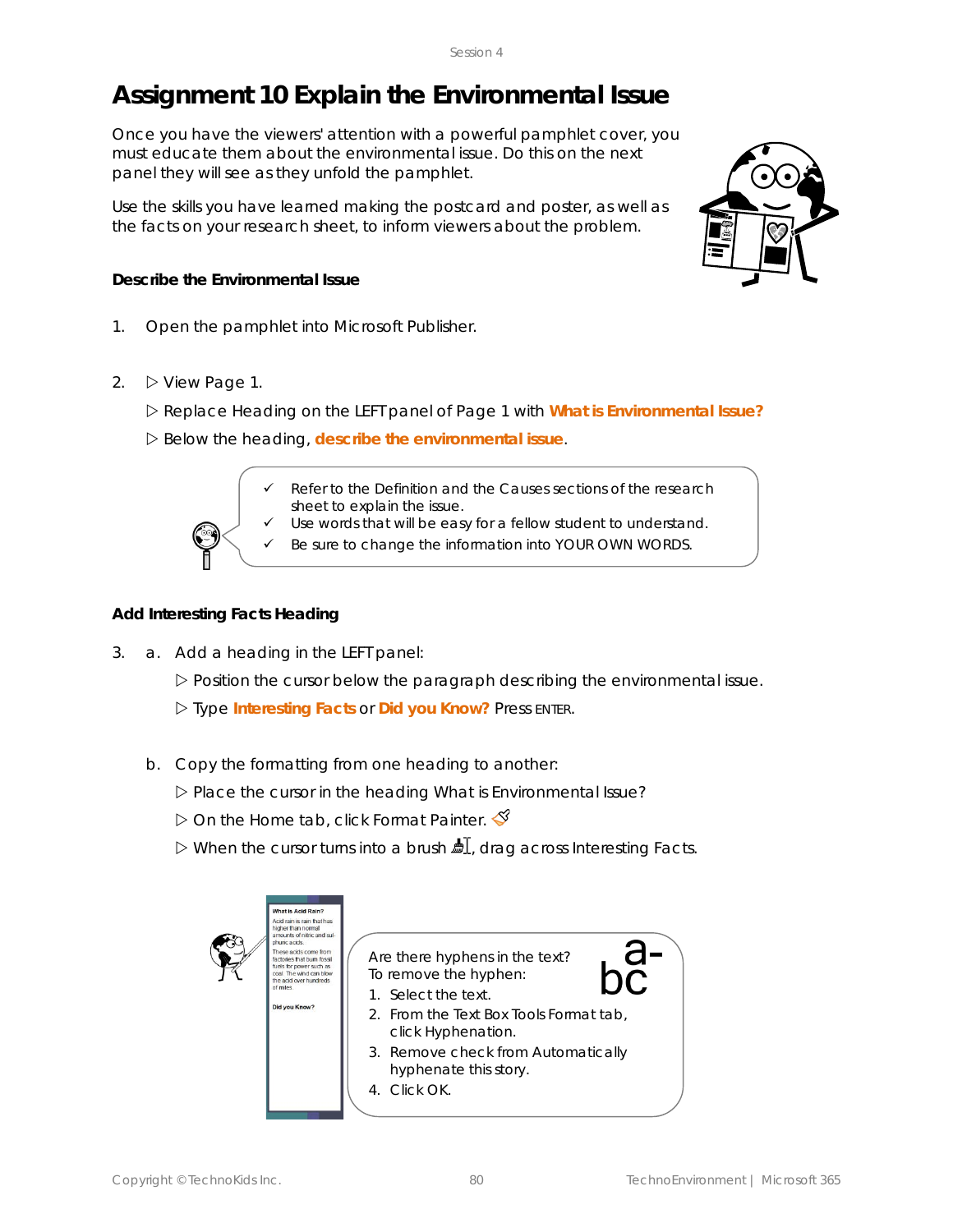**List Interesting Facts using Bullets**

- 4. a. Add interesting facts:
	- $\triangleright$  Refer to the research sheet to locate interesting facts.

In your own words, type at least two **Interesting Facts**. Press ENTER after each fact.

- b. Bullet the list:
	- $\triangleright$  Select the facts.
	- $\triangleright$  On the Home tab, click Bullets.  $\Xi$
	- $\triangleright$  Pick a bullet style.



To see more styles:

- 1. Select *Bullets and Numbering*.
- *2.* Click *Character.*
- 3. Click the *Font* arrow. Pick *Wingdings* or *Webdings*.
- 4. Pick a symbol. Click *OK*. Click *OK* again.

**Insert a Picture with a Caption**

- 5. a. Insert a picture:
	- From the Insert tab, click *Pictures*.
	- $\triangleright$  Select a picture about the environmental issue you saved in Assignment 4.
	- $\triangleright$  Place the picture in the LEFT panel.
	- $\triangleright$  Format the picture style.  $\blacksquare$
	- b. Add a caption:
		- From the Picture Tools Format tab, click *Caption*.
		- $\triangleright$  Select an option from the gallery.
		- Type a **description of the picture**.
	- c. Move  $\dot{\mathbb{S}}$  or resize  $\mathbb{X}^T$  the picture to place it in the LEFT panel.

#### HINTS AND TIPS

- Press ENTER to create white space and divide information.
- Click *Text Fit* and pick *Best Fit* to resize text to fit in the box.
- Keep the caption brief.
- If you do not like the caption style, pick another one. The existing text will be placed into the new caption box.
- Use a different picture then you used on the front cover. If you do not have one, search online.  $\mathbb{C}^{\oplus}_{\oplus}$

**Save the Pamphlet and Exit Publisher**



These acids come from factories that burn fossil fuels for power such as coal. The wind can blow the acid over hundreds of miles.

#### Did you Know?

 $\div$  There needs to be acid in lakes and soil. It only becomes a problem when there is too much acid.

Acid can come from natural sources such as volcanic emissions and ocean spray.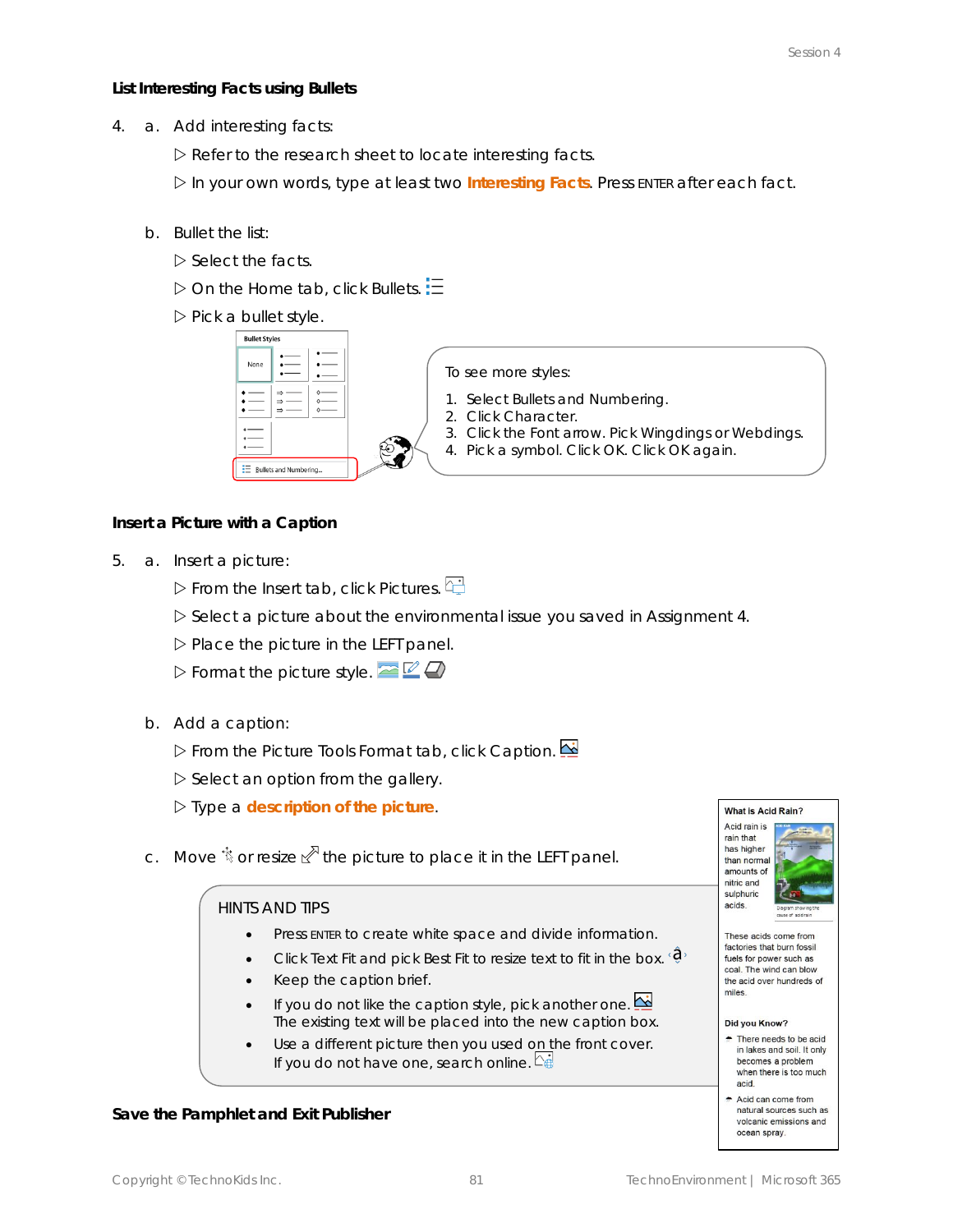## **Session 4 Skill Review: Stand Up to Drive Less**

Read the information and then follow the instructions on the next page to create a pamphlet. Before getting started you will need the *Standing Pamphlet Template* and the *Fuel Emissions*  folder. Ask your teacher for these files.

#### **What are Fuel Emissions?**

Cars and trucks use fuel to drive. A car engine burns the fuel to produce energy to make the car move. This process produces emissions. Fuel emissions are fumes released into the air from a car's exhaust. The emissions contain harmful chemicals such as hydrocarbons, carbon monoxide, carbon dioxide, and nitrogen oxides.



Fuel emissions contain harmful chemicals such as hydrocarbons, carbon dioxide, and nitrogen oxides.

#### **Harmful Effects**

- *Smog*: Emissions from cars contribute to smog. Smog is smoky fog that becomes visible when sunlight shines on polluted particles. Smog can cause asthma attacks, headaches, burning eyes, itchy throat, and cough.
- *Respiratory Illness*: Car emissions pollute the air we breathe. Polluted air can contribute to diseases such as asthma, bronchitis, and emphysema.
- *Global Warming*: Carbon dioxide emitted from cars is a greenhouse gas that contributes to global warming. Global warming is an increase in the temperature of the Earth's atmosphere.
- *Climate Change*: Fuel emissions contribute to global warming. It is believed that global warming will alter weather patterns. Climate change will cause rising sea levels, flooding, melting of polar ice caps and glaciers, heat waves, forest fires, and increased rain or drought.

#### **Solutions**

- *Be Active*: Walk, bicycle, skateboard, or rollerblade.
- *Mass Transit*: Take transportation that carries many people such as the bus, trolley, subway, or ferry.
- *Carpool*: Arrange to drive with someone, instead of taking two separate vehicles.
- *Clean Automotive Technology*: Develop new engine and drive train technologies that reduce emissions.
- *Electric Car*: Drive battery powered cars that plug into an electric outlet to recharge.
- *Hybrid Car*: Drive cars that use both electric and petroleum fuel as a power source.
- *Alternative Fuels*: Develop new fuel sources such as biodiesel, ethanol, hydrogen, or natural gas. Ethanol is a biofuel made from plants. Plant sources include hemp, soya, corn, sugar cane, wheat, and sugar beets.

#### **Interesting Facts**

- There are hundreds of millions of cars on the world's roads.
- Cold engines pollute up to five times more than warm ones. Link errands together in one trip to minimize "cold starts".
- Car exhaust creates pollution at ground level where people are walking.
- Car idling pollutes the air. Turn off the car when it is not being driven in traffic.
- The more fuel efficient a vehicle the less carbon dioxide it emits.
- Fuel emissions produce ground-level ozone.

| An examination of an alternative solution to<br>reduce fuel emissions.             |                                                                         |  |
|------------------------------------------------------------------------------------|-------------------------------------------------------------------------|--|
| Advantages                                                                         | Disadvantages                                                           |  |
| Fuel comes from crops                                                              | Risk food shortages if                                                  |  |
| that are grown by                                                                  | grow crops for fuel                                                     |  |
| local farmers.                                                                     | instead of food.                                                        |  |
| The source of the fuel is                                                          | Fertilizer used to grow                                                 |  |
| renewable.                                                                         | crops can leak into the                                                 |  |
| Produce less harmful                                                               | water and cause                                                         |  |
| emissions.                                                                         | algae blooms.                                                           |  |
| Biofuels can run a car                                                             | Water is used to grow                                                   |  |
| with little or no change                                                           | the crops, which can                                                    |  |
| to the engine or fuel                                                              | stress water supply.                                                    |  |
| system.                                                                            | More petroleum fuel is                                                  |  |
| Biofuel refineries are<br>more environmentally<br>friendly than oil<br>refineries. | used to farm and<br>transport the crop than<br>is created into biofuel. |  |

**Biofuel**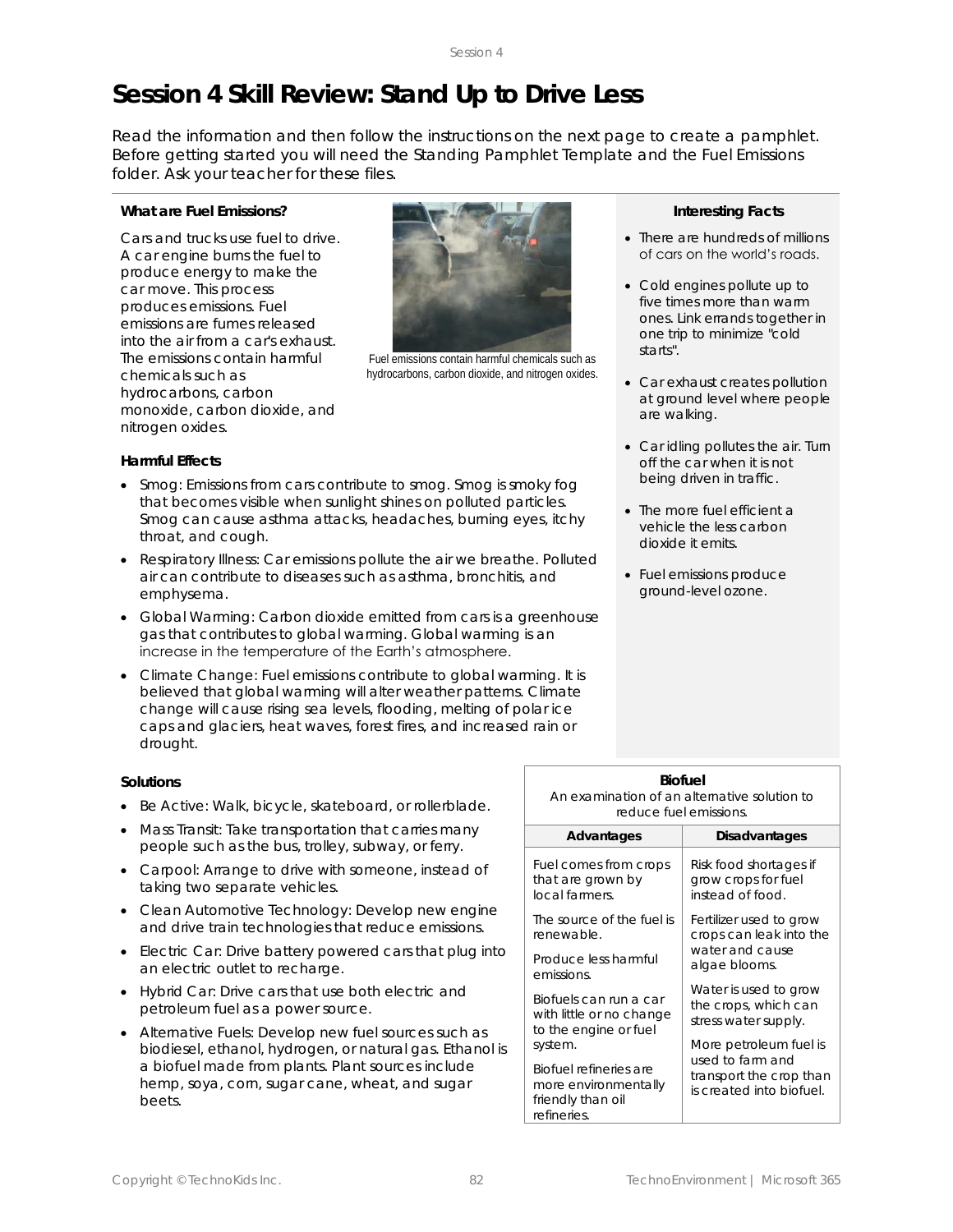Create a pamphlet that informs others about fuel emissions.

- 1. Open the **Standing Pamphlet Template** in Microsoft Publisher.
- 2. From the Page Design tab, select a color scheme.
- 3. Insert bars to frame the page:
	- a. From the Insert tab, choose Borders & Accents<sup>1</sup>. Select a bar.
	- b. Resize the bar to stretch from one EDGE of the page to the other.
	- c. Position the bar to fit below the top blue boundary.
- 4. a. Select the bar. Right click and select *Copy*.
	- b. Right click on the page and select *Paste*.
	- c. Position the bar to fit above the bottom blue boundary.
- 5. Introduce the topic in the LEFT panel:
	- a. Insert a Page Part. Choose a Page Part that has a picture and text.
	- b. Change the picture(s) using pictures in the *Fuel Emissions* folder.
	- c. Replace the *Title* with **Drive Less**.
	- d. If there is a *Subtitle***,** change it to **Save the Planet.**
	- e. Replace the *Caption* with **By** *Student Name*.
- 6. Describe the issue in the CENTER panel:
	- a. Insert a text box.  $\boxed{A}$
	- b. Type the heading **What are Fuel Emissions?**
	- c. Format the text to make it look good. Calibri  $\sqrt{36}$   $\sqrt{B} I A$
	- d. Read the fact sheet. Type a **brief description about fuel emissions**.
- 7. a. Type the heading **What Can You Do to Help?**
	- b. Refer to the *Solutions* section on the fact sheet. List **two solutions**.
	- c. Create a bulleted list  $\Xi$

**Tip:** To select a custom bullet, select *Bullets and Numbering* at the bottom of the Bullets gallery. Click *Character*. Click the *Font* arrow and select Webdings or Wingdings. Pick a symbol. Click *OK* twice.

- d. To format the text, click Text Fit.  $\mathbf{\hat{Q}}$  Select Best Fit.
- 8. List interesting facts in the RIGHT panel:
	- a. Insert a text box. **A** Type the heading Interesting Facts. **A**
	- b. Refer to the *Interesting Facts* section on the fact sheet. List **two facts**.
	- c. Create a bulleted list  $\Xi$ .
- 9. a. Insert a picture  $\frac{d\mathbf{H}}{dt}$  from the *Fuel Emissions* folder.
	- b. Add a caption that describes the picture.  $\mathbf{\mathbb{E}}$
- 10. Save the file as **drive less.** Print the pamphlet. Exit Microsoft Publisher.
- 11. Fold along the dotted lines. Tape the ends together to make it stand up.

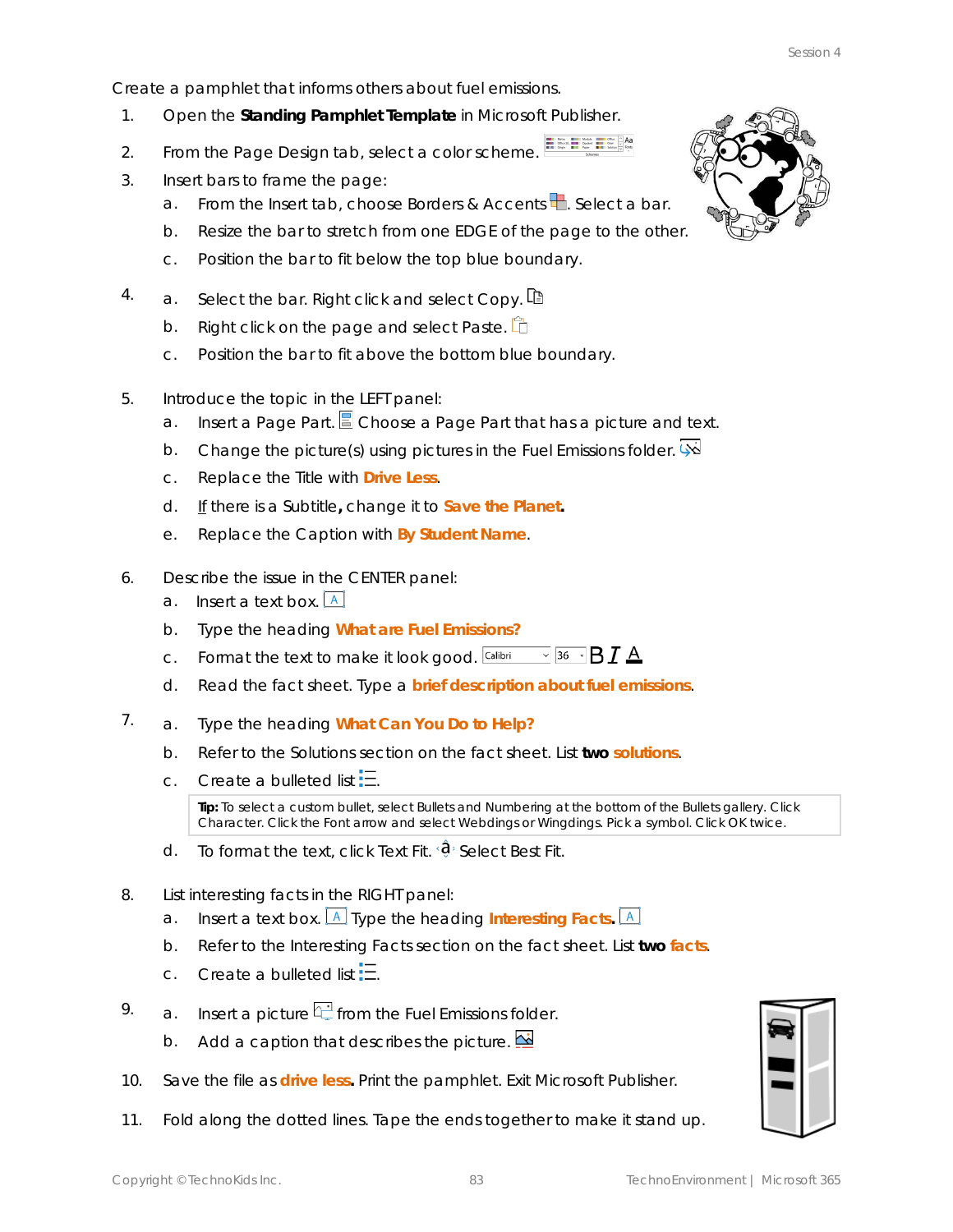## **Session 4 Extension Activity: Create a Banner**

Another way to draw attention to your environmental issue and ask for help is to make a banner. Use your skills to design a sign that stretches over two pages. Glue or tape the sheets together and hang it in a place where people will notice it.

Before getting started you will need the *Banner Template*. Ask your teacher for this file.



1. Open the **Banner Template** in Microsoft Publisher.



The banner shows as one page on the screen. The design will be cut in the middle to print onto two pages.

- 2. Pick a color scheme from the Page Design tab.
- 3. Draw a text box  $\boxed{A}$  or use WordArt  $\overline{A}$  to write a Title or Call to Action.
- 4. Decorate the banner using your skills:
	- Add pictures such as photos or clip art.  $\Box \Box \Box$
	- Insert *Page Parts* to include text.
	- Frame the banner with a *Border & Accents*.
	- Grab attention with *Advertisements*.
- 5. Save the document as **banner**.
- 6. Click *File* and select *Print*:
	- a. Under Layout Options, choose *Letter* and *Landscape*.

| Layout Options              |
|-----------------------------|
| Letter<br>$8.5 \times 11$ " |
| Landscape                   |

b. In the Print Preview window, check that the banner will print on two pages.



Check where the break will be when the banner prints. If it divides a word or image, you may want to move the object on the page.

- c. Click *Print*.
- 7. Cut the margin off one sheet and fasten the two pages together to form a banner.